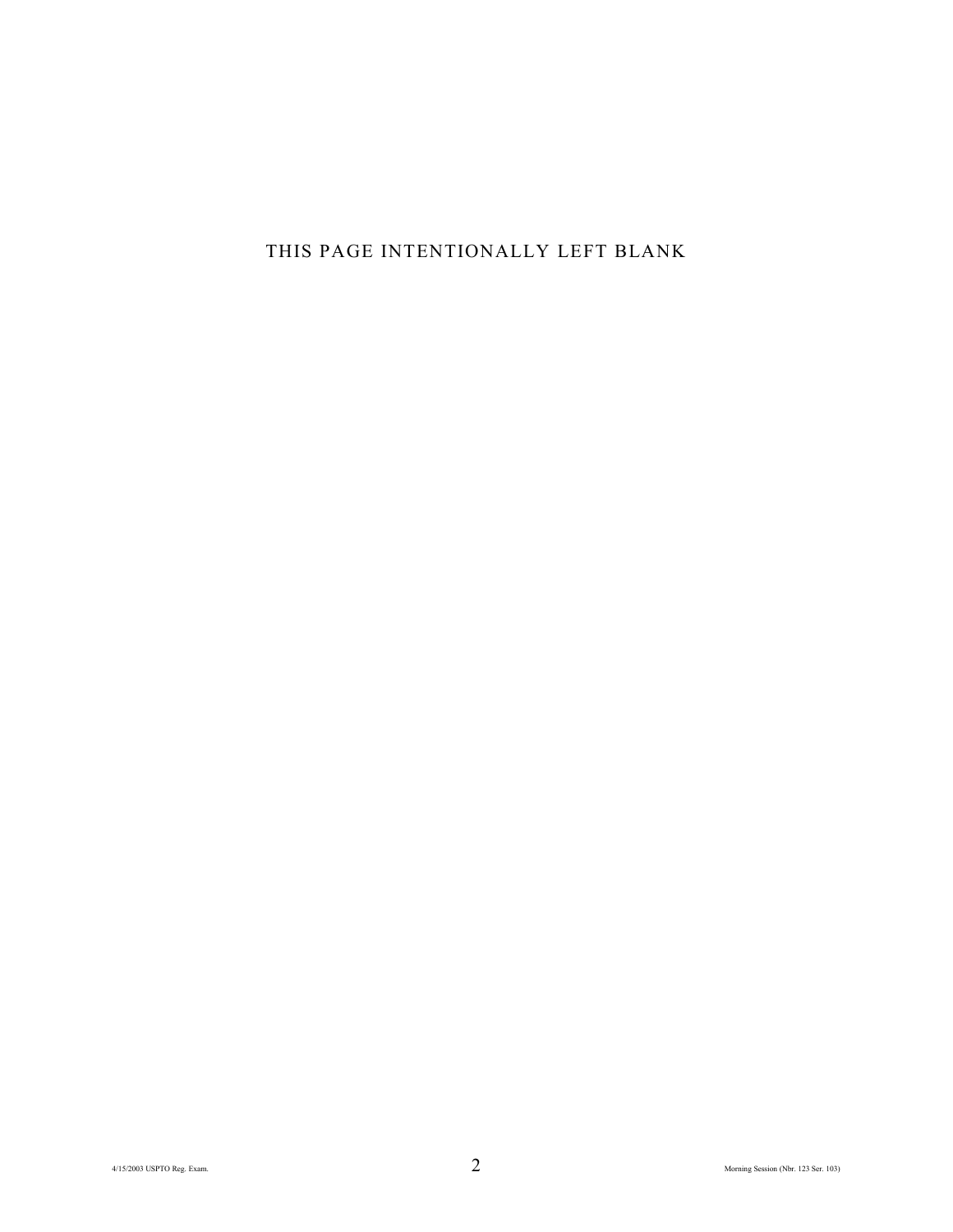1. In accordance with the USPTO rules and the procedures set forth in the MPEP, which of the following statements is most correct?

- (A) The same evidence sufficient to establish a constructive reduction to practice is necessarily also sufficient to establish actual reduction to practice.
- (B) Proof of constructive reduction to practice does not require sufficient disclosure to satisfy the "how to use" and "how to make" requirements of 35 USC 112, first paragraph.
- (C) A process is reduced to actual practice when it is successfully performed.
- (D) The diligence of 35 USC 102(g) requires an inventor to drop all other work and concentrate on the particular invention.
- (E) The diligence of 35 USC 102(g) does not impose on a registered practitioner any need for diligence in preparing and filing a patent application inasmuch as such the practitioner's acts do not inure to the benefit of the inventor.

2. A registered practitioner filed in the USPTO a client's utility patent application on December 30, 2002. The application was filed with a request for nonpublication, certifying that the invention disclosed in the U.S. application has not and will not be the subject of an application in another country, or under a multilateral international agreement, that requires eighteen month publication. Subsequently, the client files an application in Japan on the invention and some recent improvements to the invention. The improvements are not disclosed or supported in the utility application. Japan is a country that requires eighteen month publication. Two months after filing the application in Japan, and before filing any other papers in the USPTO, the client remembers that a nonpublication request was filed and informs the practitioner about the application that was filed in Japan. Which of the following courses of action is in accordance with the USPTO rules and the procedures set forth in the MPEP?

- (A) The application is abandoned because the practitioner did not rescind the nonpublication request and provide notice of foreign filing within 45 days of having filed the application in Japan. The applicant must now file a petition and fee to revive under 37 CFR 1.137(b).
- (B) The application is abandoned because the applicant did not rescind the nonpublication request before filing the application in Japan. The applicant must now file a petition and fee to revive under 37 CFR 1.137(b).
- (C) The applicant should file an amendment to the specification of the U.S. application, adding the recent improvements to the disclosure in the specification.
- (D) The application is abandoned because the applicant did not rescind the nonpublication request by notifying the Office under 37 CFR 1.213(c) within the appropriate time. The applicant must now file a petition and fee to revive under 37 CFR 1.137(b).
- (E) The applicant could today notify the USPTO of the foreign filing. It is not necessary to file a petition and fee to revive for the application to continue to be examined in the USPTO.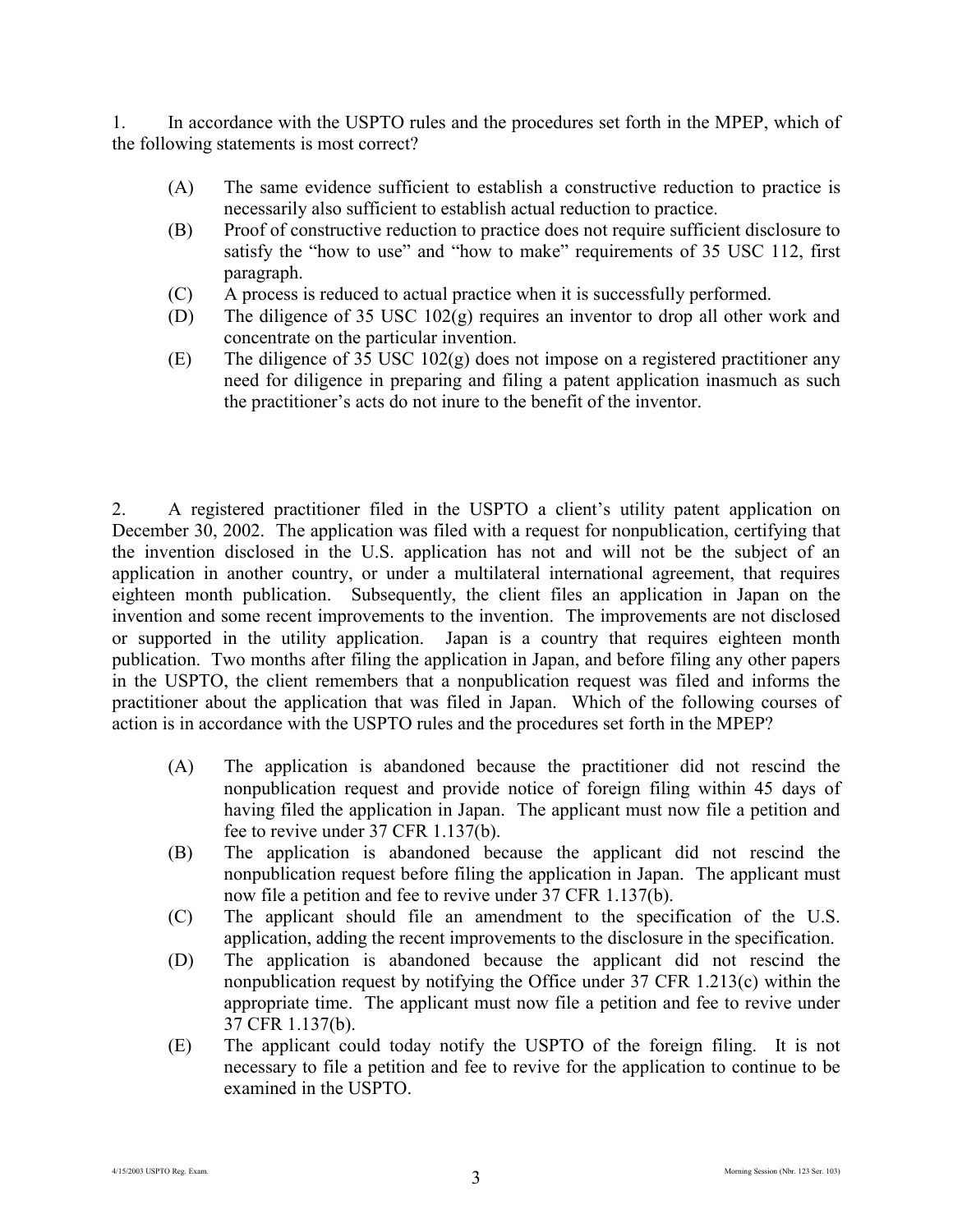3. Registered practitioner Rick drafted a patent application for inventor Sam. The application was filed in the USPTO on May 15, 2000, with a power of attorney appointing Rick. On March 15, 2001, Sam filed a revocation of the power of attorney to Rick, and a new power of attorney appointing registered practitioner Dave. In a non-final Office action dated September 12, 2001, the examiner included a requirement for information, requiring Dave to submit a copy of any non-patent literature, published application, or patent that was used to draft the application. Which of the following, if timely submitted by Dave in reply to the requirement for information, will be accepted as a complete reply to the requirement for information?

- (A) A statement by Dave that the information required to be submitted is unknown and is not readily available to Dave.
- (B) A statement by Dave that the requirement for information is improper because it was included in a non-final Office action.
- (C) A statement by Dave that the requirement for information is improper because Dave is not an individual identified under 37 CFR 1.56(c).
- (D) A statement by Dave that the requirement for information is improper because information used to draft a patent application may not be required unless the examiner identifies the existence of a relevant database known by Sam that could be searched for a particular aspect of the invention.
- (E) None of the above.

4. In accordance with the USPTO rules and the procedures set forth in the MPEP, which of the following presents a Markush group in accordance with proper PTO practice and procedure?

- $(A)$  R is selected from the group consisting of A, B, C, or D.
- (B) R is selected from the group consisting of A, B, C, and D.
- (C) R is selected from the group comprising A, B, C, and D.
- (D) R is selected from the group comprising A, B, C or D.
- $(E)$  R is A, B, C, and D.

5. In accordance with the USPTO rules and the procedures set forth in the MPEP, which of the following may not be filed by facsimile transmission?

- (A) A request for continued examination under 37 CFR 1.114 along with a submission.
- (B) A continued prosecution application under 37 CFR 1.53(d).
- (C) An amendment in reply to a non-final Office action.
- (D) The filing of a provisional patent application specification and drawing for the purpose of obtaining an application filing date.
- $(E)$  (B) and  $(D)$ .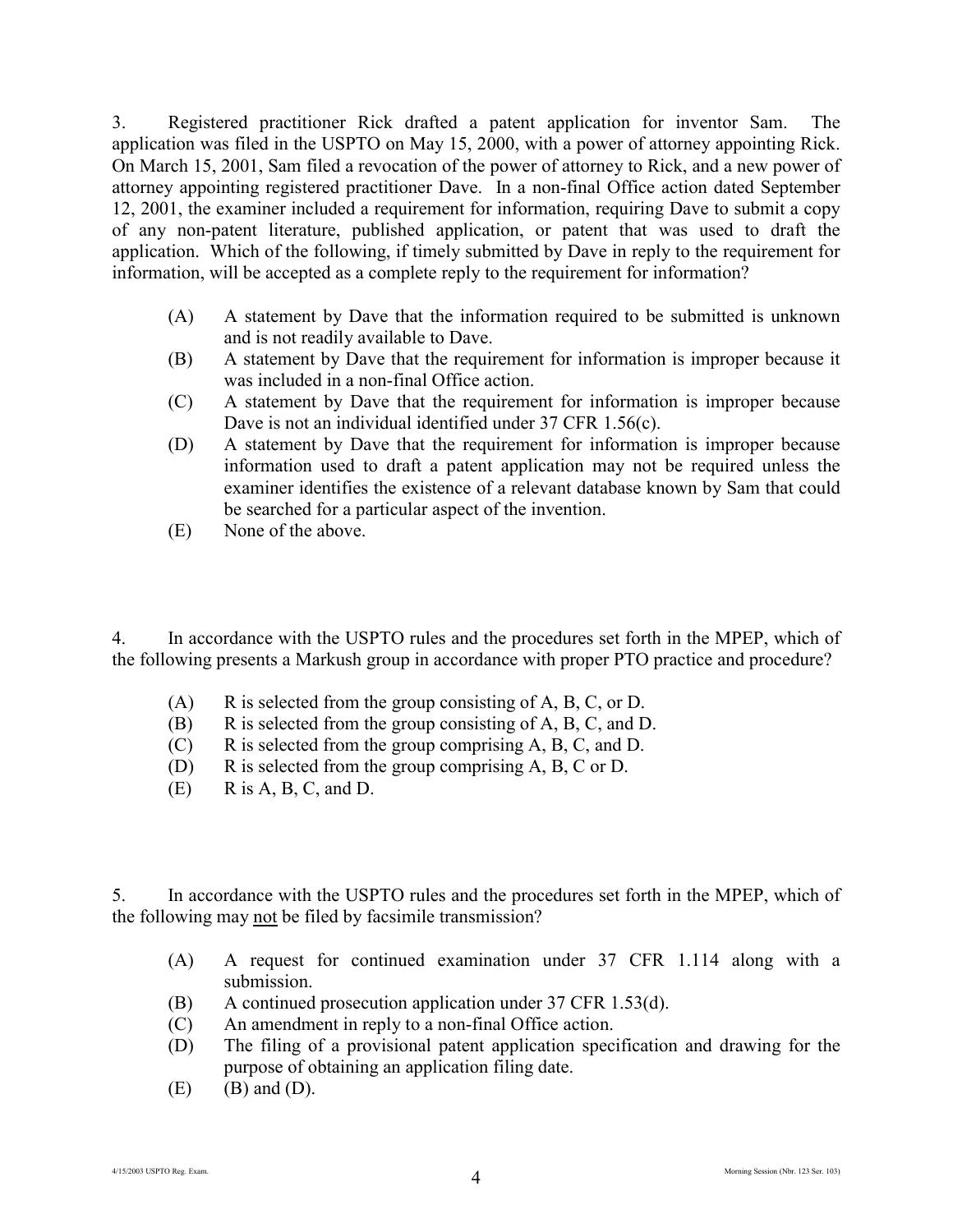6. According to the USPTO rules and the procedures set forth in the MPEP, in which of the following situations would the finality of an Office action rejection be improper?

- I. The final Office action rejection is in a first Office action in a substitute application that contains material which was presented in the earlier application after final rejection but was denied entry because the issue of new matter was raised.
- II. The final Office action rejection is in a first Office action in a continuing application, all claims are drawn to the same invention claimed in the earlier application, and the claims would have been properly finally rejected on the grounds and art of record in the next Office action if they had been entered in the earlier application.
- III. The final Office action rejection is in a first Office action in a continuation-in-part application where at least one claim includes subject matter not present in the earlier application.
	- $(A)$  I
	- (B) II
	- $(C)$  III
	- (D) I and III
	- (E) II and III

7. In accordance with the USPTO rules and the procedures set forth in the MPEP, which of the following is true?

- (A) In rejecting claims the examiner may rely upon facts within his own personal knowledge, unless the examiner qualifies as an expert within the art, in which case he is precluded from doing so, since only evidence of one of ordinary skill in the art is permitted.
- (B) If an applicant desires to claim subject matter in a reissue which was the same subject matter waived in the statutory invention registration of another, the applicant is precluded by the waiver from doing so, even though the applicant was not named in the statutory invention registration.
- (C) If an applicant, knowing that the subject matter claimed in his patent application was on sale in Michigan and sales activity is a statutory bar under 35 USC 102(b) to the claims in his application, nevertheless withholds the information from the patent examiner examining the application, and obtains a patent including the claims in question, the applicant may remove any issue of inequitable conduct by filing a request for reexamination based on the sales activity.
- (D) An applicant for a patent may overcome a statutory bar under 35 USC 102(b) based on a patent claiming the same invention by acquiring the rights to the patent pursuant to an assignment and then asserting the assignee's right to determine priority of invention pursuant to 37 CFR 1.602.
- (E) None of the above.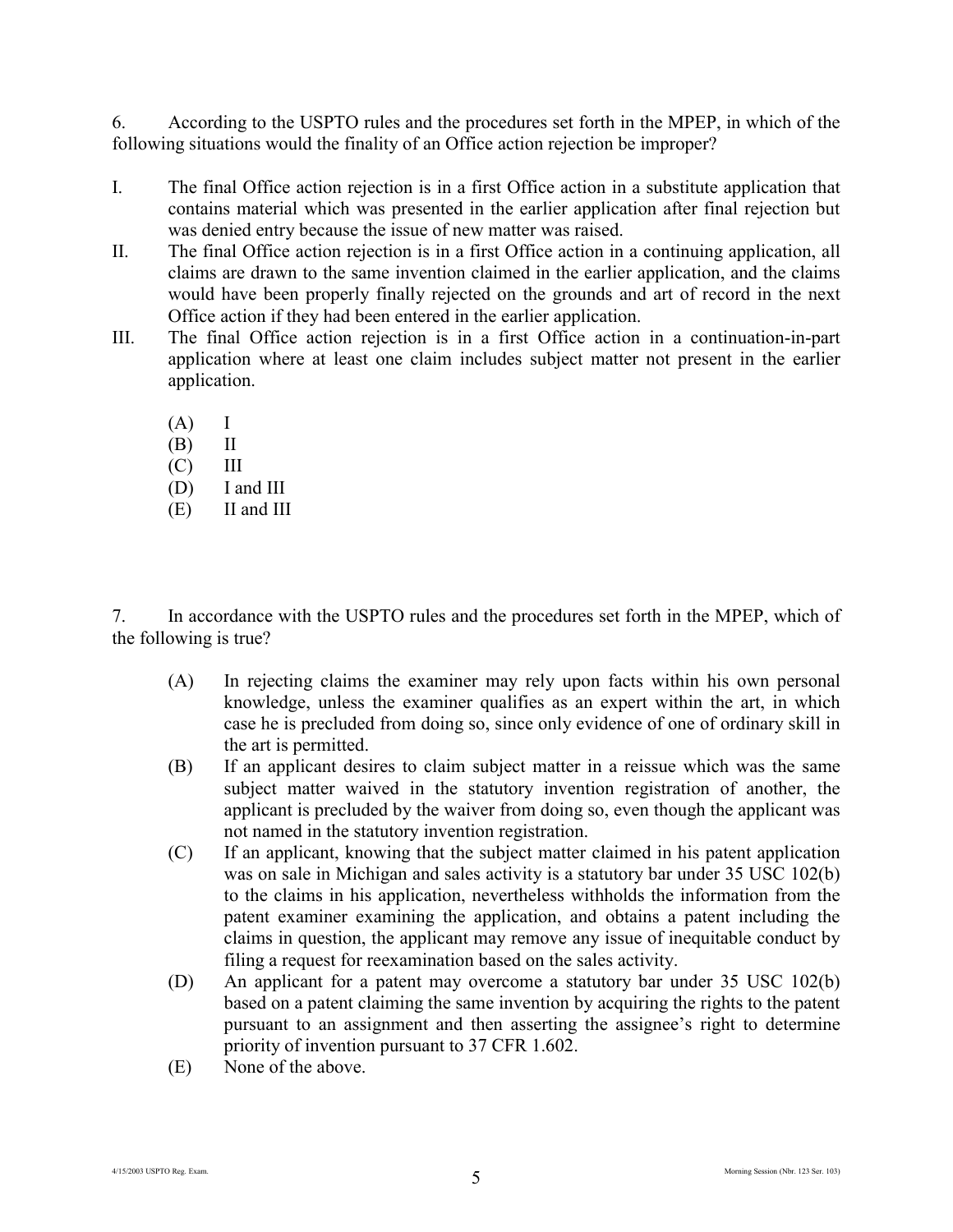8. Following a restriction requirement and election, a registered practitioner received a first Office action dated Friday, December 1, 2000. The primary examiner indicated that claims 1 to 10 were rejected and claims 11 to 20 were withdrawn from consideration. The first Office action set a 3 month shortened statutory period for reply. On February 28, 2001, the practitioner properly filed an express abandonment in the application and at the same time filed a request for continuing application. In a non-final Office action dated May 1, 2001 in the continuing application, the examiner indicated in that claims 1 to 20, all of the pending claims, are rejected. The practitioner filed a notice of appeal on Monday, July 2, 2001. In accordance with USPTO rules and procedures set forth in the MPEP, which of the following most accurately describes the propriety of the practitioner's reply to the May  $1<sup>st</sup>$  Office action?

- (A) The notice of appeal is not a proper response because the claims of the continuing application have not been finally rejected.
- (B) The notice of appeal is not a proper reply because all of the claims in the continuing application have not been twice rejected.
- (C) The filing of a notice of appeal is not a proper reply because not all the claims in the continuing application have been twice rejected.
- (D) A notice of appeal is never a proper response to a non-final rejection.
- (E) The reply is proper.

9. Which of the following is not in accordance with the provisions of the USPTO rules and the procedures set forth in the MPEP?

- (A) Where joint inventors are named, the examiner should not inquire of the patent applicant concerning the inventors and the invention dates for the subject matter of the various claims until it becomes necessary to do so in order to properly examine the application.
- (B) Under 35 USC 119(a), the foreign priority benefit may be claimed to any foreign application that names a U.S. inventor as long as the U.S. named inventor was the inventor of the foreign application invention and 35 USC 119(a)-(d) requirements are met.
- (C) Where two or more foreign applications are combined in a single U.S. application, to take advantage of the changes to 35 USC 103 or 35 USC 116, the U.S. application may claim benefit under 35 USC 119(a) to each of the foreign applications provided all the requirements of 35 USC 119(a)-(d) are met.
- (D) One of the conditions for benefit under 35 USC 119(a) is that the foreign application must be for the same or a nonobvious improvement of the invention described in the United States application.
- (E) If a foreign application for which priority is being claimed under 35 USC 119 is filed in a country which does not afford similar privileges in the case of applications filed in the United States or to citizens of the United States and the foreign country is not a WTO member country, any claim for the foreign priority thereto by a U.S. application will not be effective.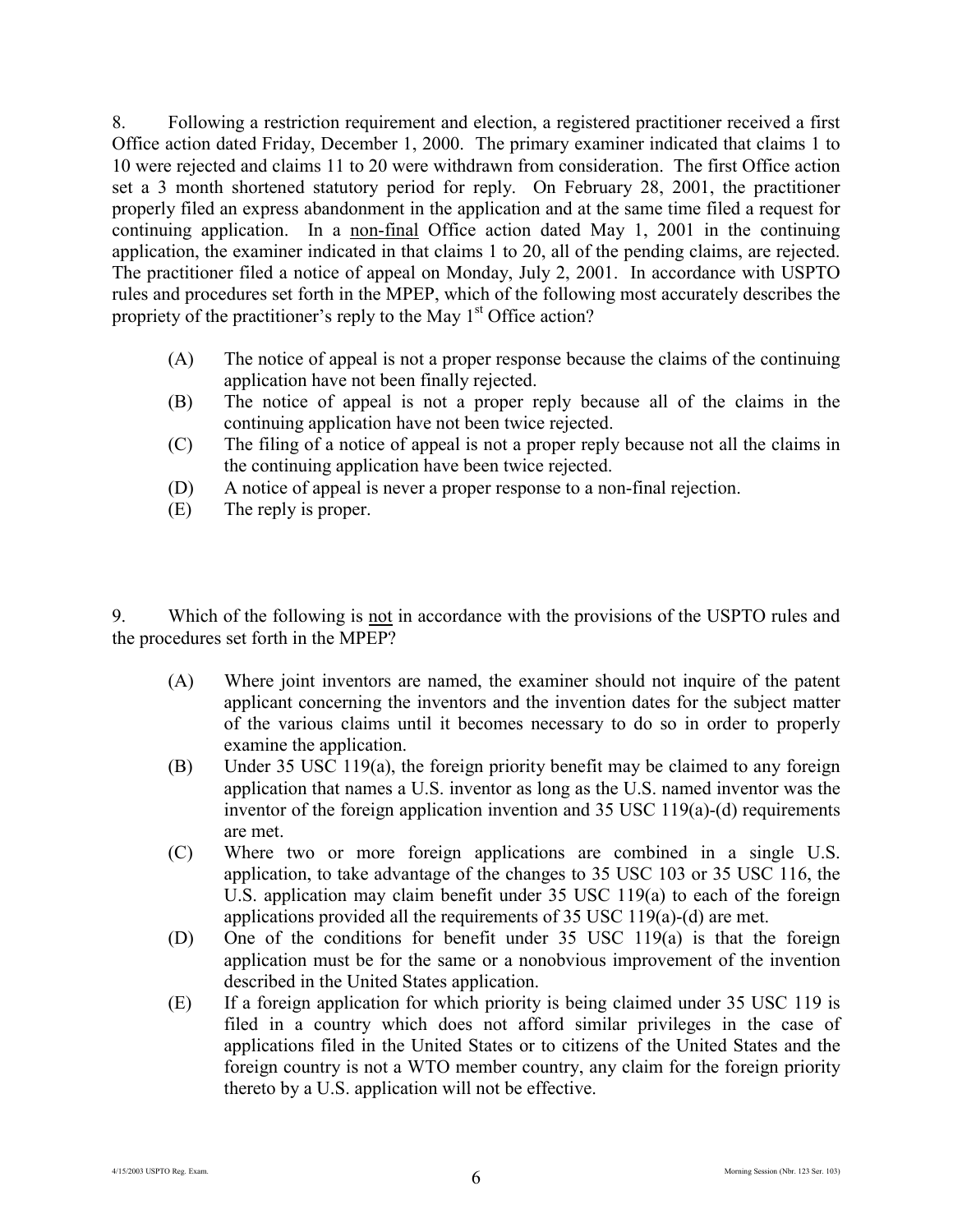10. A registered practitioner filed a patent application naming Sam as the sole inventor without an executed declaration under 37 CFR 1.63. The USPTO mailed a Notice to File Missing Parts dated January 3, 2000. The Notice to File Missing Parts set a two-month period for reply. Which of the following statements is in accordance with proper USPTO rules and the procedure set forth in the MPEP?

- I. Submit an appropriate reply to the Notice to File Missing Parts by filing, on August 3, 2000, a declaration under 37 CFR 1.63 executed by Sam, accompanied by a petition under 37 CFR 1.136(a) for an extension of five months, and the fee set forth in 37 CFR 1.17(a).
- II. In no situation can any extension requested by the practitioner carry the date on which a reply is due to the Notice to File Missing Parts beyond Monday, July 3, 2000.
- III. An appropriate reply by the practitioner to the Notice to File Missing Parts is to file, on August 3, 2000 a declaration under 37 CFR 1.63 executed by Sam, accompanied by a petition under 37 CFR 1.136(b).
	- $(A)$  I
	- (B) II
	- $(C)$  III
	- (D) I and III
	- (E) None of the above.

11. In accordance with the USPTO rules and procedures set forth in the MPEP, a Certificate of Correction effectuates correction of an issued patent where:

- (A) Through error and without deceptive intent, there is a failure to make reference to a prior copending application according to 37 CFR 1.78, and the failure does not otherwise affect what is claimed, but the prior copending application is referenced in the record of the application, and a petition under 37 CFR 1.324 and appropriate fees were filed.
- (B) Through error and without deceptive intent, a preferred embodiment that materially affects the scope of the patent was omitted in the original disclosure in the filed application, and a petition under 37 CFR 1.324 and appropriate fees were filed.
- (C) Through error and without deceptive intent, a prior copending application is incorrectly referenced in the application, the incorrect reference does not otherwise affect the claimed subject matter, and the prior copending application is correctly identified elsewhere in the application file, and a petition under 37 CFR 1.324 and appropriate fees were filed.
- (D) Through error and without deceptive intent, an inventor's name is omitted from an issued patent, a petition under 37 CFR 1.324 and appropriate fees were filed, and the petition was granted.
- $(E)$  (A),  $(C)$  and  $(D)$ .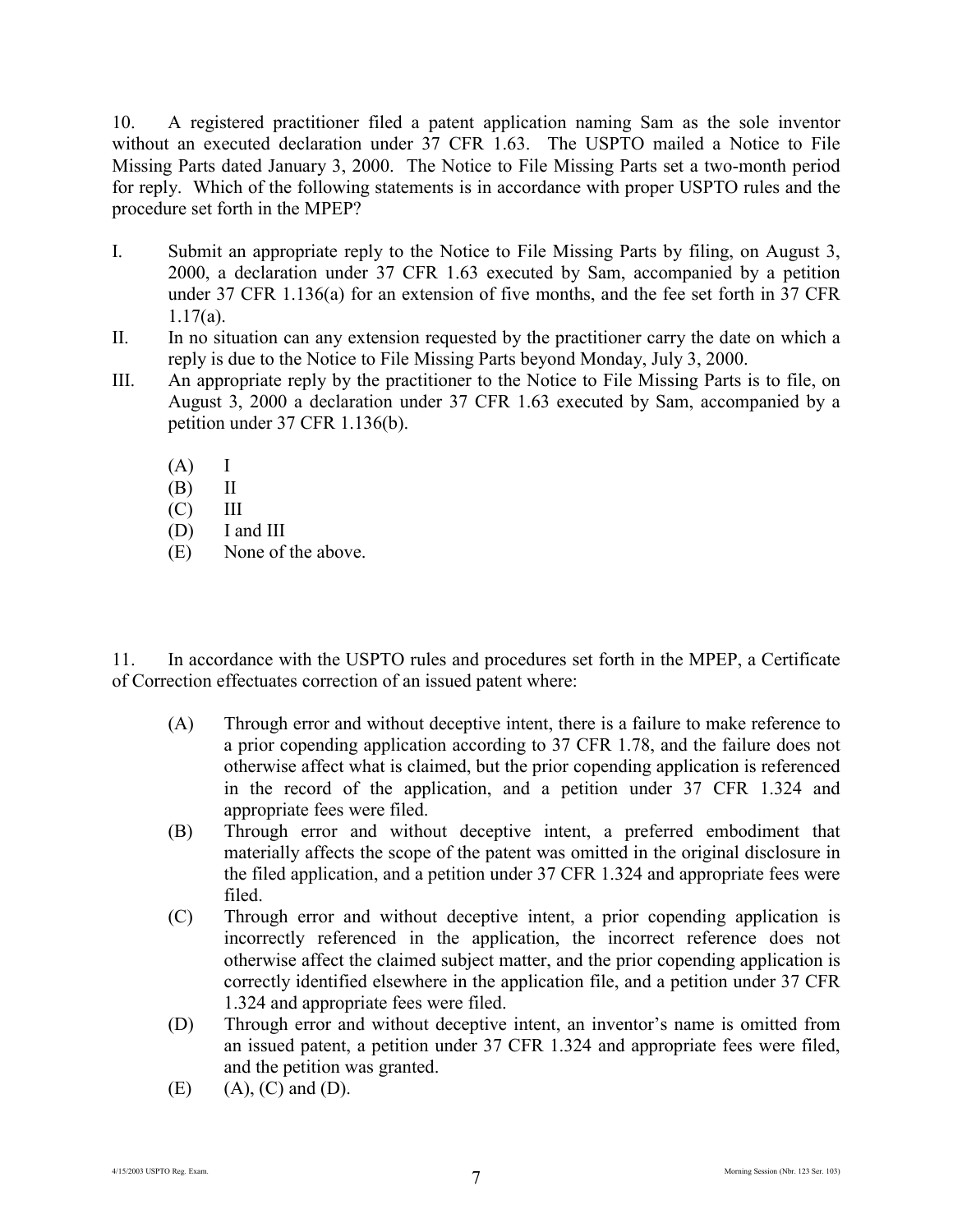12. The Potter patent application was filed on June 6, 2002, claiming subject matter invented by Potter. The Potter application properly claims priority to a German application filed on June 6, 2001. A first Office action contains a rejection of all the claims of the application under 35 USC 103(a) based on a U.S. patent application publication to Smith in view of a U.S. patent to Jones. A registered practitioner prosecuting the Potter application ascertains that the relevant subject matter in Smith's published application and Potter's claimed invention were, at the time Potter's invention was made, owned by ABC Company or subject to an obligation of assignment to ABC Company. The practitioner also observes that the Smith patent application was filed on April 10, 2001 and that the patent application was published on December 5, 2002. Smith and Potter do not claim the same patentable invention. To overcome the rejection without amending the claims, which of the following timely replies would comply with the USPTO rules and the procedures set forth in the MPEP to be an effective reply for overcoming the rejection?

- (A) A reply that only contains arguments that Smith fails to teach all the elements in the only independent claim, and which specifically points out the claimed element that Smith lacks.
- (B) A reply that properly states that the invention of the Potter application and the Smith application were commonly owned by ABC Company at the time of the invention of the Potter application.
- (C) A reply that consists of an affidavit or declaration under 37 CFR 1.132 stating that the affiant has never seen the invention in the Potter application before.
- (D) A reply that consists of an affidavit or declaration under 37 CFR 1.131 properly proving invention of the claimed subject matter of Potter application only prior to June 6, 2001.
- (E) A reply that consists of a proper terminal disclaimer and affidavit or declaration under 37 CFR 1.130.

13. In accordance with the USPTO rules and the procedures set forth in the MPEP, impermissible recapture in an application exists \_\_\_\_\_\_\_\_\_\_\_\_\_\_\_\_\_\_\_\_\_\_\_\_

- (A) if the limitation now being added in the present reissue was originally presented/argued/stated in the original application to make the claims allowable over a rejection or objection made in the original application.
- (B) if the limitation now being omitted or broadened in the present continuation was originally presented/argued/stated in a parent application to make the claims allowable over a rejection or objection made in the parent application.
- (C) if the limitation now being omitted or broadened in the present reissue was originally presented/argued/stated in the original application to make the claims allowable over a rejection or objection made in the original application.
- (D) if the limitation now being omitted or broadened in the present reissue was being broadened for the first time more than two years after the issuance of the original patent.
- (E) None of the above.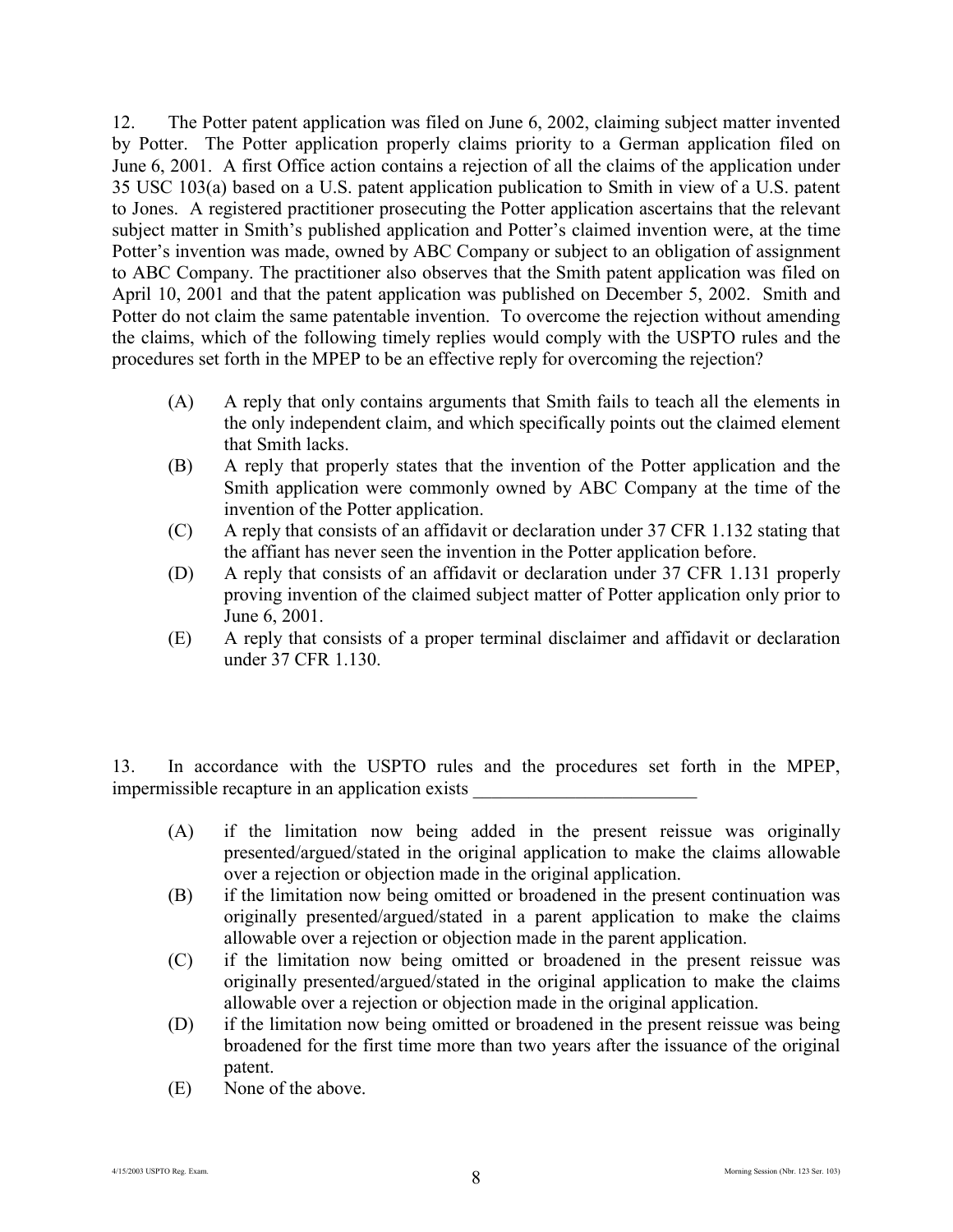14. With the exception that under 37 CFR 1.53 an application for patent may be assigned a filing date without payment of the basic filing fee, USPTO fees and charges payable to the USPTO requesting any action by the Office for which a fee or charge is payable, are required to be paid, in accordance with the MPEP and USPTO rules and procedure:

- (A) in advance, that is, at the time of requesting any action.
- (B) upon written notice from the USPTO.
- (C) within 20 days of requesting any action.
- (D) by the end of the fiscal year.
- (E) there are no fees.

15. In which of the following final Office action rejections is the finality of the Office action rejection in accordance with the USPTO rules and the procedures set forth in the MPEP?

- (A) The final Office action rejection is in a second Office action and uses newly cited art under 35 USC 102(b) to reject unamended claims that were objected to but not rejected in a first Office action.
- (B) The final Office action rejection is in a first Office action in a continuation-in-part application where at least one claim includes subject matter not present in the parent application.
- (C) The final Office action rejection is in a first Office action in a continuing application, all claims are drawn to the same invention claimed in the parent application, and the claims would have been properly finally rejected on the grounds and art of record in the next Office action if they had been entered in the parent application.
- (D) The final Office action rejection is in a first Office action in a substitute application that contains material that was presented after final rejection in an earlier application but was denied entry because the issue of new matter was raised.
- (E) None of the above.

16. In accordance with the USPTO rules and the procedures set forth in the MPEP, for a nonprovisional application to receive a filing date in the USPTO under 37 CFR 1.53(b), all of the following must be filed except:

- (A) The basic filing fee required by 37 CFR 1.16(a).
- (B) A specification as prescribed by the first paragraph of 35 USC 112.
- (C) A description pursuant to 37 CFR 1.71.
- (D) At least one claim pursuant to 37 CFR 1.75.
- (E) Any drawing required by 37 CFR 1.81(a).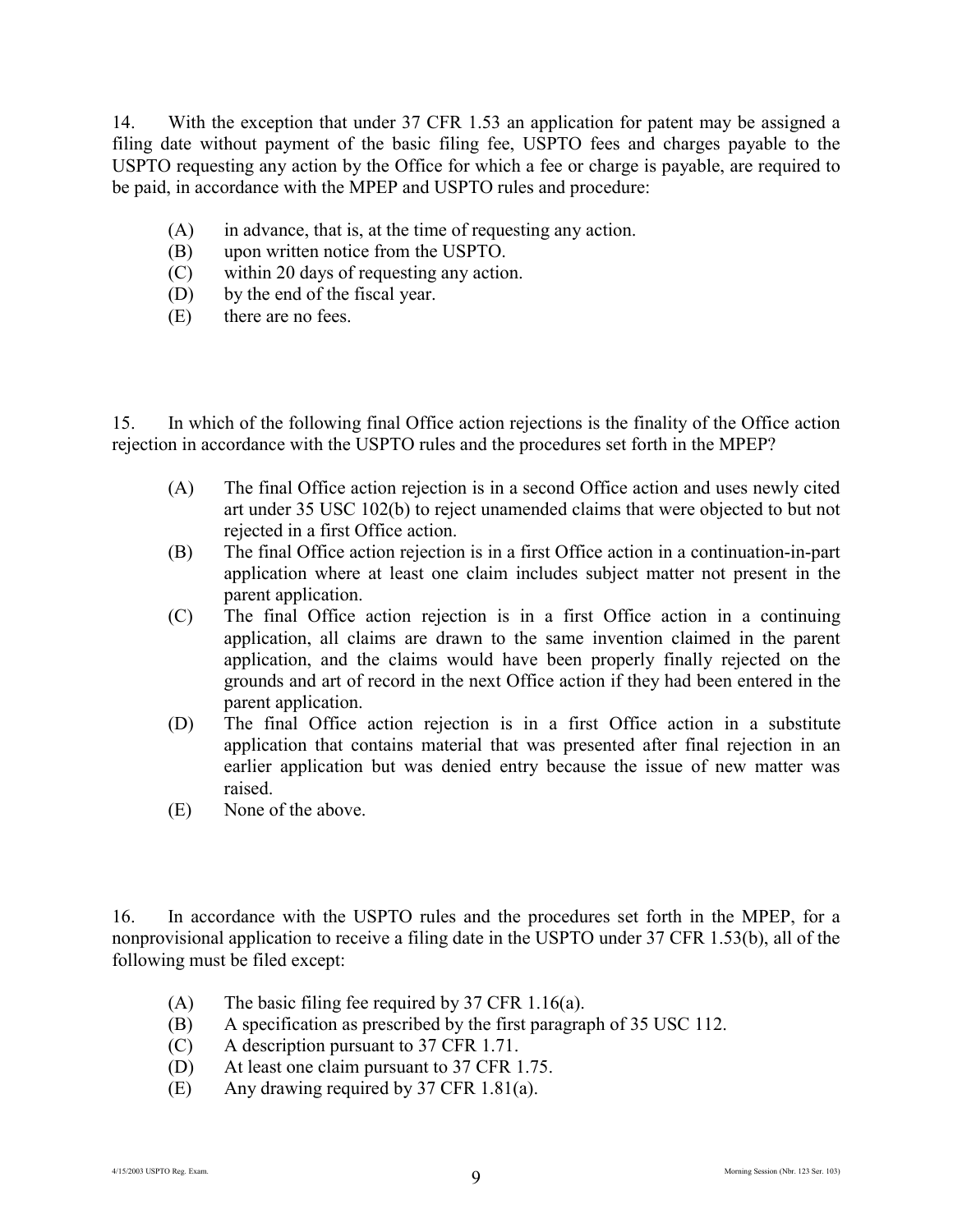17. In accordance with the USPTO rules and the procedures set forth in the MPEP, which of the following is true?

- (A) A claim to a process omitting a step in a disclosed process, where the step is disclosed in the specification to be essential to the invention, may not be properly rejected under 35 USC 112, first paragraph, for lack of enablement where the specification provides an enabling disclosure only for the process which includes the essential step.
- (B) Failure to disclose the best mode must rise to the level of active concealment or grossly inequitable conduct in order to support a rejection under 35 USC 112, first paragraph.
- (C) A claim failing to interrelate essential elements of the invention, as defined by the applicant in the specification, where the interrelation is critical to the invention may be properly rejected under 35 USC 112, second paragraph, for failure to properly point out and distinctly claim the invention.
- (D) Where the best mode contemplated by the inventor at the time of filing the application is not disclosed, a proposed amendment adding a specific mode of practicing the invention would not be new matter.
- (E) The best mode requirement is the same as the enablement requirement of the first paragraph of 35 USC 112.

18. In accordance with the USPTO rules and the procedures set forth in the MPEP, which of the following statements is true?

- (A) Where sole patent applicant Able claims his invention in a Jepson-type claim, and the specification discloses that the subject matter of the preamble was invented by Baker before applicant's invention, the preamble is properly treated as prior art.
- (B) Where the sole patent applicant Able claims his invention in a Jepson-type claim, and the specification makes it clear that the claimed invention is an improvement on Able's own prior invention, which Able discovered less than one year before the filing date of the application, the preamble in the claim is properly treated as prior art.
- (C) Where the sole patent applicant Able claims his invention in a Jepson-type claim, and the specification makes it clear that the claimed invention is an improvement on an invention that Able discovered and publicly used and commercially sold by Able in Texas for several years before the filing date of the application, the preamble in the claim cannot properly be treated as prior art.
- (D) Where the sole applicant, Baker, states that something is prior art, the statement can be taken as being admitted prior art only if corroborated by objective evidence proffered by Baker, or found by the examiner.
- (E) No claim, including a Jepson-type claim, carries with it an implied admission that the elements in the preamble are old in the art.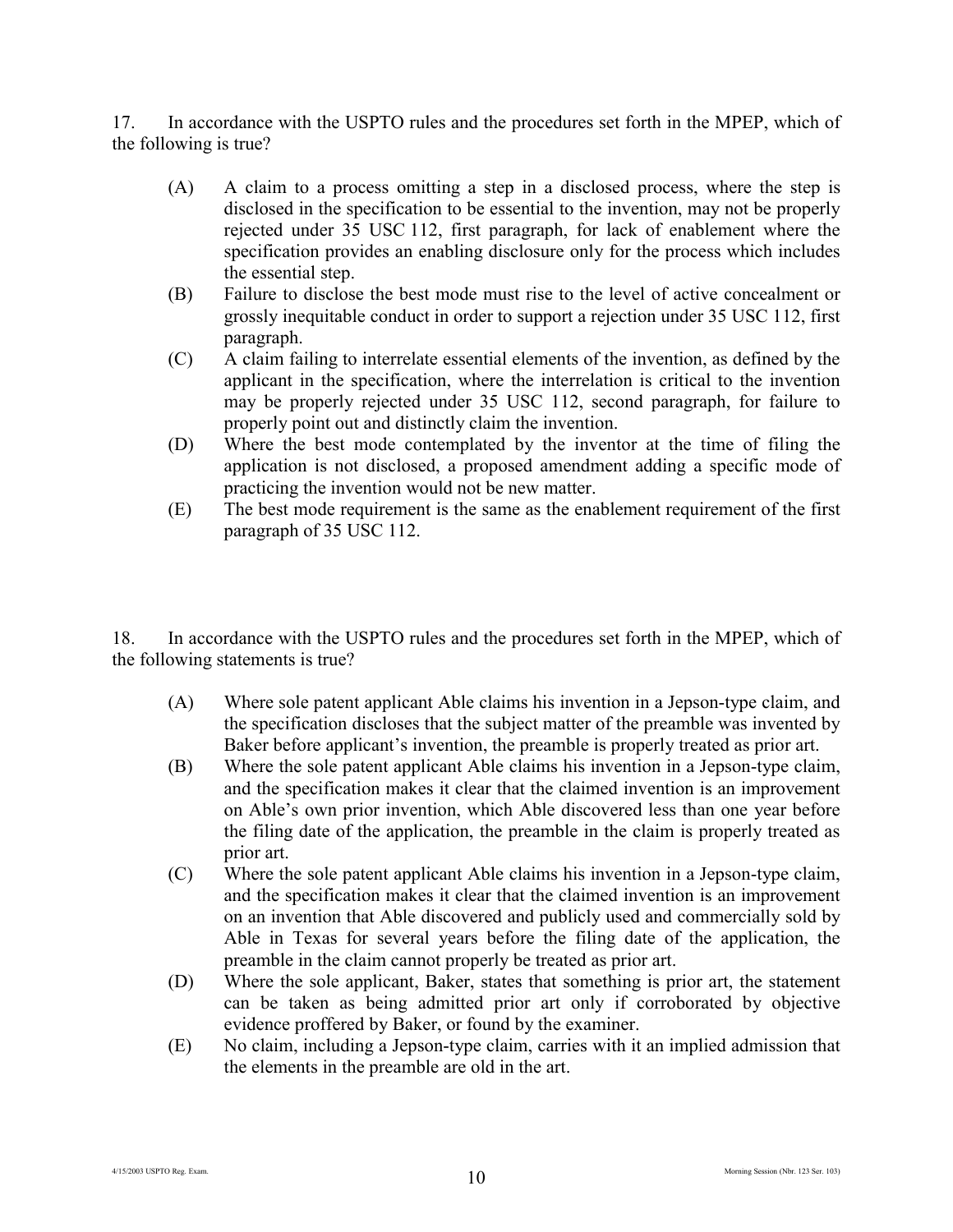19. Which of the following requests by the registered practitioner of record for an interview with an examiner concerning an application will be granted in accordance with proper USPTO rules and procedure?

- (A) A request for an interview in a substitute application prior to the first Office action, for the examiner and attorney of record to meet in the practitioner's office without the authority of the Commissioner.
- (B) A request for an interview in a continued prosecution application prior to the first Office action, to be held in the examiner's office.
- (C) A request for an interview in a non-continuing and non-substitute application, prior to the first Office action to be held in the examiner's office.
- (D) All of the above.
- (E) None of the above.

20. During his summer vacation to the mountains, Eric discovered and isolated a microorganism which secretes a novel compound. Eric purified and tested the compound in tumor-containing control mice and found that the tumors disappeared after one week; whereas tumor-containing mice which did not receive the compound died. Eric was very excited about his results and so he did a few additional experiments to characterize the microorganism and the compound which it was secreting. Eric determined that the microorganism was an S. spectaculus, and that the secreted compound was so unlike any other compounds that Eric named it spectaculysem. Eric told his friend Sam about his discovery, who urged him to apply for a U.S. patent on the microorganism and the secreted product. Eric did so, but to his amazement, a primary examiner rejected all the claims to his inventions. Which of the following, if made by the examiner, would be a proper rejection in accordance with USPTO rules and procedures set forth in the MPEP?

- (A) The examiner's rejection of the claims to the microorganism under 35 USC 101 as being unpatentable because microorganisms are living matter and living matter is non-statutory subject matter.
- (B) The examiner's rejection of the claims to the compound under 35 USC 101 as having no credible utility because Eric has only tested the compound in mice and curing mice of cancer has no "real world" value. The examiner also states that Eric must demonstrate that the compound works in humans in order to show that it has a patentable utility.
- (C) The examiner's rejection of the claims to the compound under 35 USC 103, stating that it would have been obvious to one of ordinary skill in the art to test the by product of a newly-discovered microorganism for therapeutic uses.
- (D) The examiner's rejection of the claims to the microorganism under 35 USC 102/103 over a reference which teaches an S. spectaculus microorganism stating that Eric's claimed microorganism is the same as, or substantially the same as, the microorganism described in the prior art.
- (E) None of the above.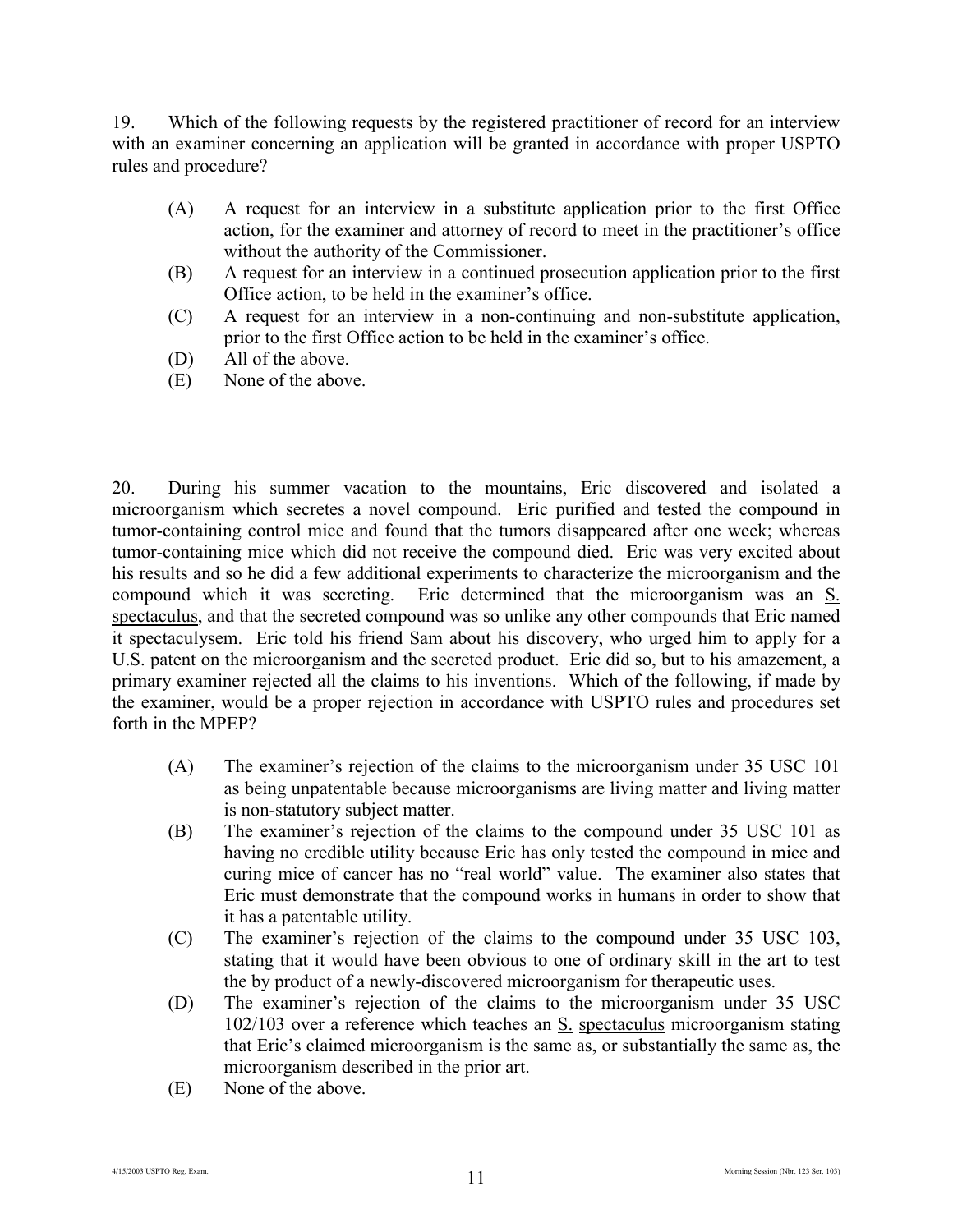21. Assuming that any rejection has been properly made final, which of the following statements is not in accordance with the USPTO rules and the procedures set forth in the MPEP?

- (A) An objection and requirement to delete new matter from the specification is subject to supervisory review by petition under 37 CFR 1.181.
- (B) A rejection of claims for lack of support by the specification (new matter) is reviewable by appeal to the Board of Patent Appeals and Interferences.
- (C) If both the claims and the specification contain the same new matter, and there has been both a rejection and objection by the primary examiner, the new matter issue should be decided by petition, and is not appealable.
- (D) If both the claims and the specification contain the same new matter, and there has been both a rejection and objection by the examiner, the new matter issue is appealable, and should not be decided by petition.
- (E) None of the above.

22. On January 2, 2001, a registered practitioner filed a patent application with the USPTO for inventor Beck. The application includes a specification and a single claim to the invention which reads as follows:

1. Mixture Y made by the process Q1.

In the specification, Mr. Beck discloses that mixture Y has a melting point of  $150^{\circ}$  F. On June 2, 2001, the practitioner received an Office action from the primary examiner rejecting the claim. The claim is rejected under 35 USC 102/103 as being clearly anticipated by or obvious over Patent A. The examiner states "Patent A teaches mixture Y but made by a different process Q2." Beck believes he is entitled to a patent to mixture Y. In accordance with USPTO rules and procedures set forth in the MPEP, which of the following would be the best reply to the rejection of his claim?

- (A) An argument that the claimed product has an unexpectedly low melting point of 150° F, supported by an affidavit showing that the mixture Y made by process Q2 exhibits a melting point of 300° F.
- (B) An argument that the processes used by applicant and patent A are different, supported by a third-party declaration stating only that the processes are different.
- (C) An argument that the claimed product has an unexpectedly low melting point of 150° F, supported by a third-party declaration stating only that the products are different.
- (D) An argument that the processes used by applicant and patent A are different, supported by an affidavit showing that the mixture Y made by process Q2 exhibits a melting point of 300° F.
- (E) An argument that the claimed product has an unexpectedly low melting point of 150° F because the claimed mixture Y has a melting point of 150° F and the mixture Y of patent A has a melting point of 300° F.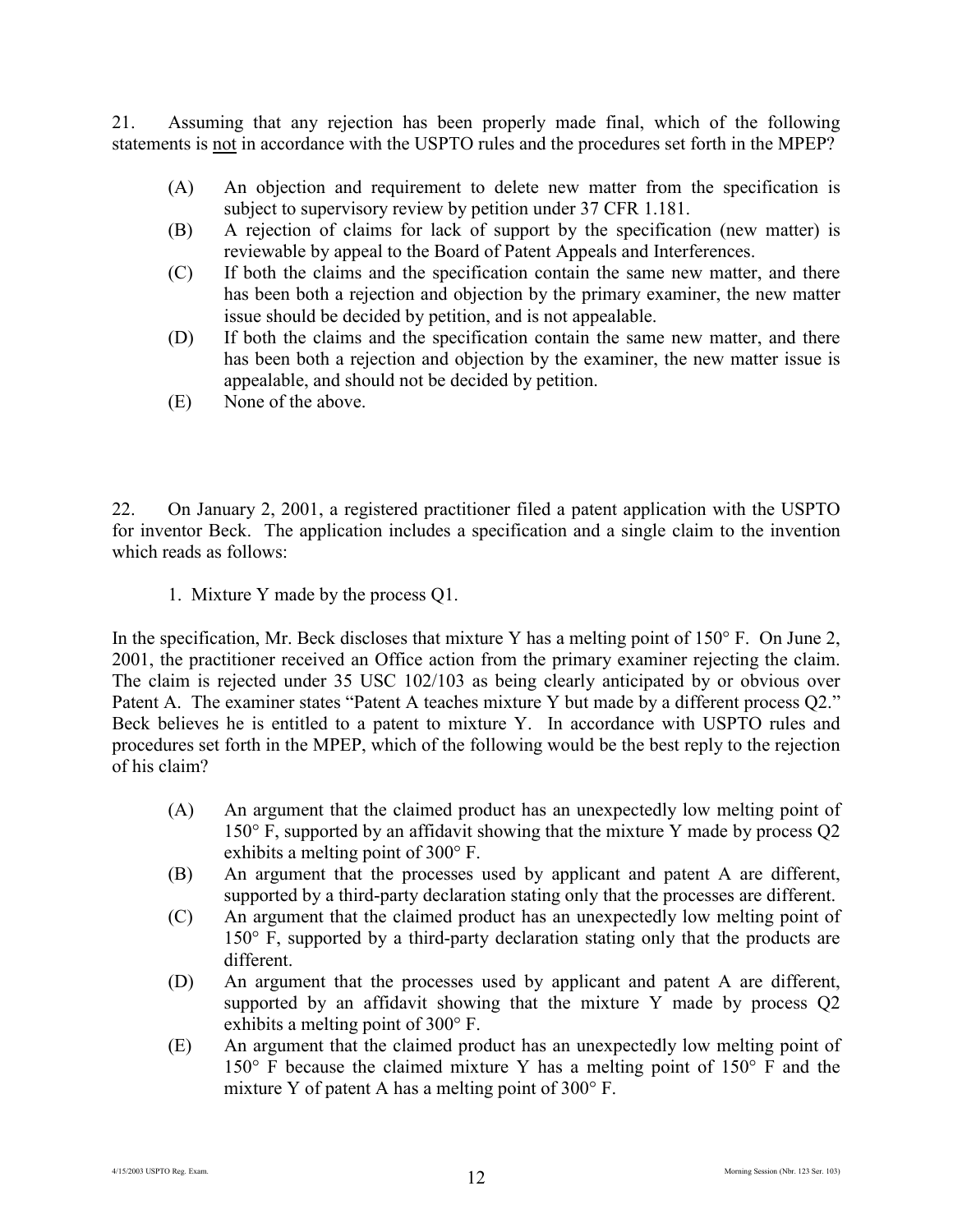23. Which of the following is not prohibited conduct for a practitioner under the USPTO Code of Professional Responsibility?

- (A) Entering into an agreement with the client to limit the amount of any damages which the client may collect for any mistakes the practitioner may make during prosecution of the client's patent application in exchange for prosecuting the application at a reduced fee.
- (B) Encouraging the client to meet with an opposing party for settlement discussions.
- (C) Failing to disclose controlling legal authority which is adverse to the practitioner's client's interest when arguing the patentability of claims in a patent application.
- (D) In reply to an Office action, stating honestly and truthfully in the remarks accompanying an amendment that the practitioner has personally used the device and found it to be very efficient and better than the prior art.
- (E) Investing the funds the client advanced for the practitioner legal fees (not costs and expenses) in long term United States Treasury Bills in order to obtain guaranteed protection of the principal.

24. Sam is a sole proprietor of *Sam's Labs,* which has no other employees. Sam invented a new drug while doing research under a Government contract. Sam desires to file a patent application for his invention and assign it to *Sam's Labs*. Sam has licensed Rick, also a sole proprietor with no employees, to make and use his invention. Sam wants to claim small entity status when filing a patent application for his invention. Sam also wants to grant the Government a license, but will not do so if he will be denied small entity status. Sam has limited resources and wants to know whether, how, and to what extent he may claim small entity status. Which of the following is not in accord with the USPTO rules and the procedures set forth in the MPEP in relation to applications filed on or after January 1, 2001?

- (A) *Sam's Labs* is a small business concern for the purposes of claiming small entity status for fee reduction purposes.
- (B) If Sam grants a license to the Government resulting from a rights determination under Executive Order 10096, it will not constitute a license so as to prohibit claiming small entity status.
- (C) The establishment of small entity status permits the recipient to pay reduced fees for all patent application processing fees charged by the USPTO.
- (D) Sam may establish small entity status by a written assertion of entitlement to small entity status. A written assertion must: (i) be clearly identifiable; (ii) be signed; and (iii) convey the concept of entitlement to small entity status, such as by stating that applicant is a small entity, or that small entity status is entitled to be asserted for the application or patent.
- (E) While no specific words or wording are required to assert small entity status, the intent to assert small entity status must be clearly indicated in order to comply with the assertion requirement.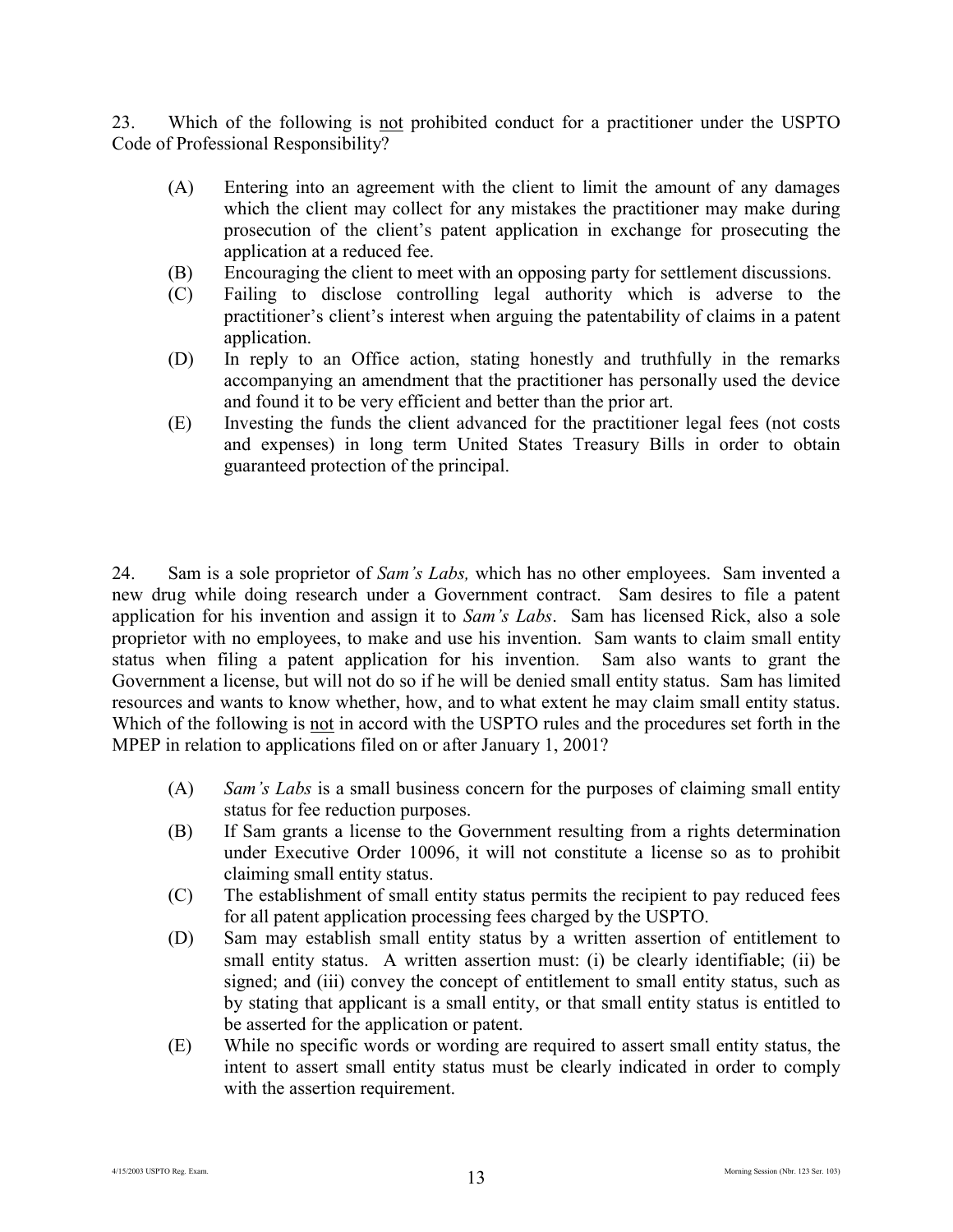25. In accordance with USPTO rules and procedures set forth in the MPEP, which of the following is not a proper basis on which the Board of Patent Appeals and Interferences may remand a case to the examiner?

- (A) Remand for a fuller description of the claimed invention.
- (B) Remand for a clearer explanation of the pertinence of the references.
- (C) Remand for a selection by the primary examiner of a preferred or best ground of rejection when multiple rejections of a cumulative nature have been made by the examiner.
- (D) Remand to the primary examiner with instructions to consider an affidavit not entered by the examiner which was filed after the final rejection but before the appeal.
- (E) Remand to the primary examiner to prepare a supplemental examiner's answer in response to a reply brief.

26. A registered practitioner filed a utility application on February 11, 2002. On April 4, 2002, the practitioner filed an information disclosure statement (IDS) in the application. The practitioner received a notice of allowance dated January 3, 2003 soon after it was mailed. When discussing the application with the practitioner on January 21, 2003, and before paying the issue fee, the client notices for the first time that a reference, which is one of many patents obtained by the client's competitor, was inadvertently omitted from the IDS. The client has been aware of this reference since before the application was filed. The client is anxious to have this reference appear on the face of the patent as having been considered by the USPTO. Which of the following actions, if taken by the practitioner, would not be in accord with the USPTO rules and the procedures set forth in the MPEP?

- (A) Before paying the issue fee, timely file an IDS citing the reference, along with the certification specified in 37 CFR 1.97(e), and any necessary fees.
- (B) Within three months of the mail date of the notice of allowance, without paying the issue fee, timely file a Request for Continued Examination (RCE) under 37 CFR 1.114, accompanied by the fee for filing an RCE, and an IDS citing the reference.
- (C) Within three months of the mail date of the notice of allowance, without paying the issue fee, timely file a continuing application under 37 CFR 1.53(b), an IDS citing the reference, and any necessary fees.
- (D) After paying the issue fee, timely file a petition to withdraw the application from issue to permit the express abandonment of the application in favor of a continuing application, a continuation application under 37 CFR 1.53(b), an IDS citing the reference, and any necessary fees.
- (E) After paying the issue fee, timely file a petition to withdraw the application from issue to permit consideration of a Request for Continued Examination (RCE) under 37 CFR 1.114, the fee for filing an RCE, and an IDS citing the reference.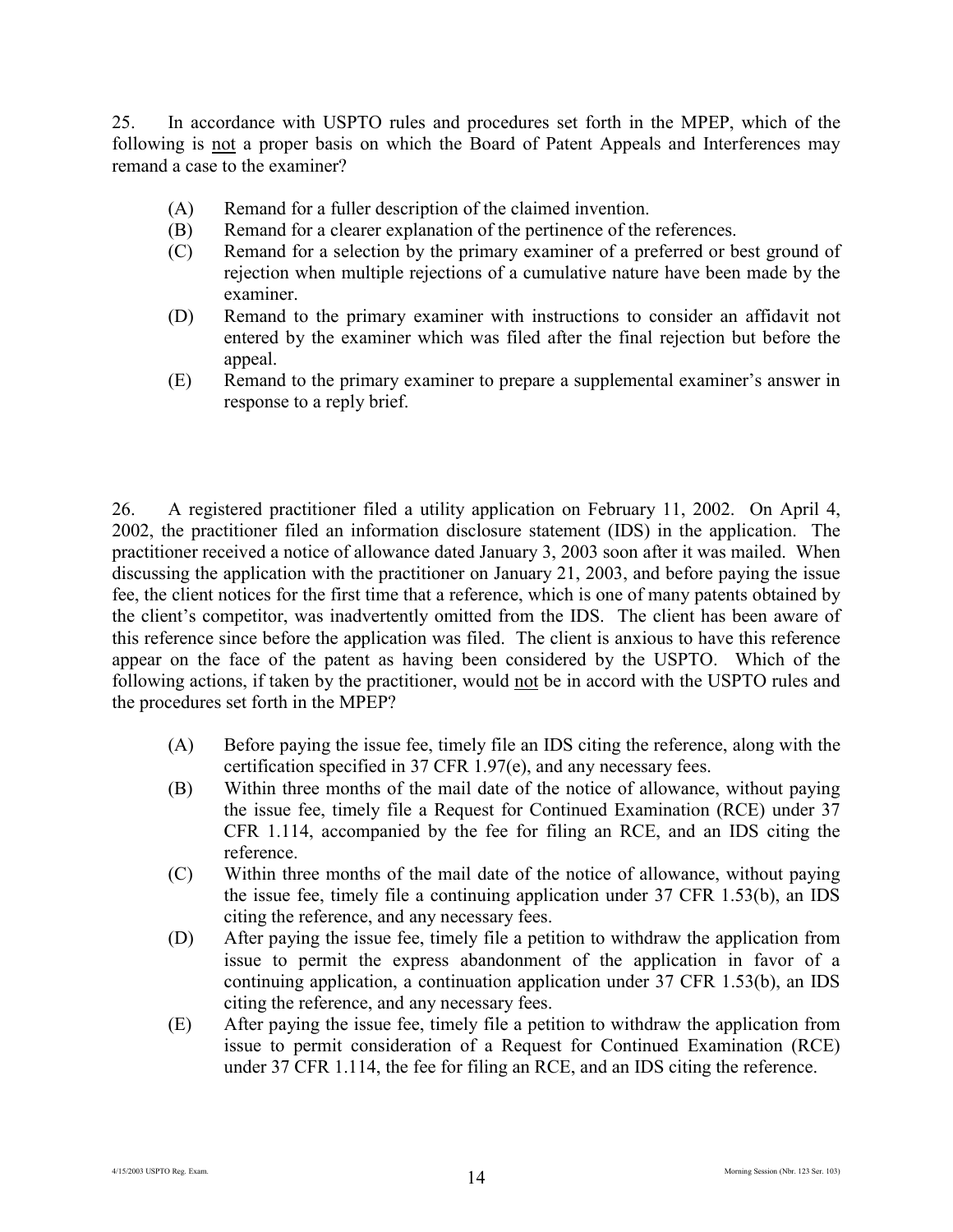27. Assume that conception of applicant's complex invention occurred prior to the date of the reference, but reduction to practice occurred after the date of the reference. Which of the following is sufficient to overcome the reference in accordance with the USPTO rules and the procedures set forth in the MPEP?

- (A) In a 37 CFR 1.131 affidavit or declaration, it is sufficient to allege that applicant or patent owner has been diligent.
- (B) In a 37 CFR 1.131 affidavit or declaration, it is sufficient to clearly establish conception of the invention prior to the effective date of the reference, and diligence from just prior to the effective date of the reference to actual reduction to practice. The presence of a lapse of time between the reduction to practice of an invention and the filing of an application thereon is not relevant.
- (C) In a 37 CFR 1.131 affidavit or declaration, it is sufficient to clearly establish conception of the invention prior to the effective date of the reference. Diligence need not be considered.
- (D) In a 37 CFR 1.131 affidavit or declaration, it is sufficient to show conception and reduction to practice in any country.
- (E) In a 37 CFR 1.131 affidavit or declaration, it is always sufficient to prove actual reduction to practice for all mechanical inventions by showing plans for the construction of the claimed apparatus.

28. A non-final Office action dated Friday, November 8, 2000 set a three month shortened statutory period for reply. The practitioner petitioned for a one-month extension of time on Monday, February 10, 2003 and paid the appropriate one-month extension fee. An amendment responsive to the Office action was filed on Tuesday, March 11, 2003. Each independent claim in the application was revised and two dependent claims were cancelled. No claim was added by the amendment. In the Remarks portion of the amendment, the practitioner express his belief that no fees are required by the amendment, but nevertheless authorized charging any necessary fees to the practitioner's deposit account, including fees for any required extension of time. A duplicate copy of the amendment was filed. No fees were submitted with the amendment. Assuming a valid deposit account, which of the following statements is in accord with the USPTO rules and the procedures set forth in the MPEP?

- (A) The amendment should be entered with no fees charged to practitioner's deposit account.
- (B) The amendment should be entered, but the fee for a second month extension of time should be charged to the practitioner's deposit account.
- (C) The amendment should not be entered because it is untimely.
- (D) The request to charge any required fees, including fees for any necessary extension of time, is ineffective because it was not made in a separate paper.
- (E) Statements (C) and (D) are in accord with the USPTO rules and the procedures set forth in the MPEP.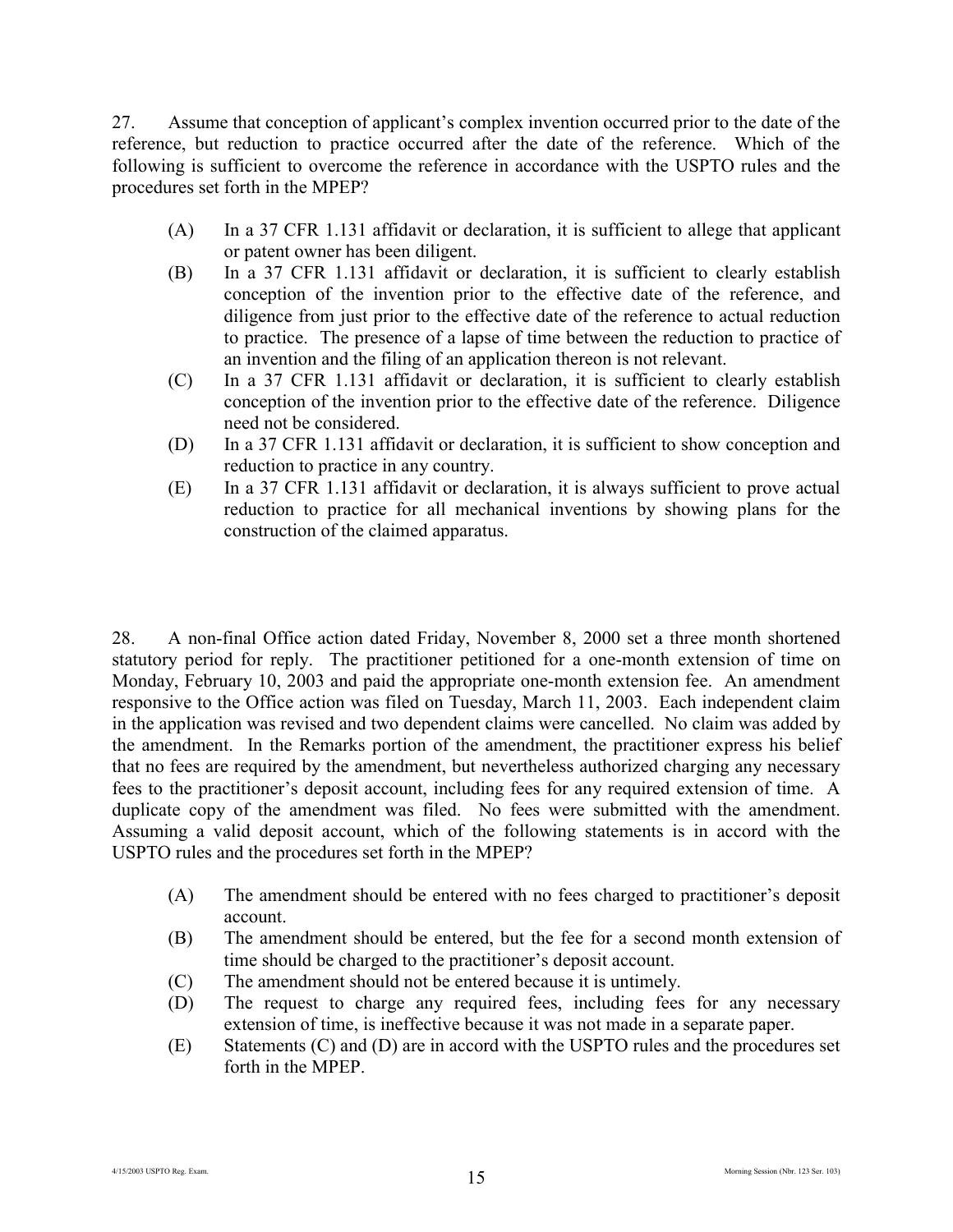29. In accordance with the USPTO rules and the procedures set forth in the MPEP, which of the following papers is precluded from receiving the benefit of a certificate of mailing or transmission under 37 CFR 1.8?

- (A) An amendment, replying to an Office action setting a period for reply, transmitted by mail with a certificate of mailing to the USPTO from a foreign country.
- (B) An amendment, replying to an Office action setting a period for reply, transmitted by facsimile with a certificate of transmission to the USPTO from a foreign country.
- (C) An information disclosure statement (IDS) under 37 CFR 1.97 and 1.98 transmitted after the first Office action.
- (D) A request for continued examination (RCE) under 37 CFR 1.114.
- (E) An appeal brief.

30. A patent application includes the following Claim 1:

Claim 1. A method of making an electrical device comprising the steps of:

(i) heating a base made of carbon to a first temperature in the range of 1875°C to 1925°C;

(ii) passing a first gas over said heated base, said first gas comprising a mixture of hydrogen, SiCl<sub>4</sub>, phosphorus, and methane, whereby said first gas decomposes over said heated base and thereby forms a first deposited layer of silicon, phosphorus and carbon on said heated base;

(iii) heating said base having said deposited layer to a second temperature of approximately 1620°C; and

(iv) passing a second gas over said base heated to said second temperature, said second gas consisting of a mixture of hydrogen, SiCl<sub>4</sub>, AlCl<sub>3</sub>, and methane, whereby said second gas decomposes over said heated base to form a second deposit layer adjacent said first layer, said second layer comprising silicon, aluminum and carbon.

Assuming proper support in the specification, which of the following claims, if presented in the same application, is a proper claim in accordance with the USPTO rules and the procedures set forth in the MPEP?

- (A) Claim 2. The method of claim 1, wherein said first temperature is in the range of 1800°C to 2000°C.
- (B) Claim 3. The method of claim 1, wherein said first gas further comprises an inert gas.
- (C) Claim 4. The method of claim 1, wherein said second gas further comprises Argon.
- (D) Claim 5. The method of claim 1, wherein said first gas is an inert gas such as Argon.
- (E) Claim 6. The method of claim 1, wherein said second gas consists of a mixture of hydrogen,  $SiCl<sub>4</sub>$  and  $AlCl<sub>3</sub>$  only.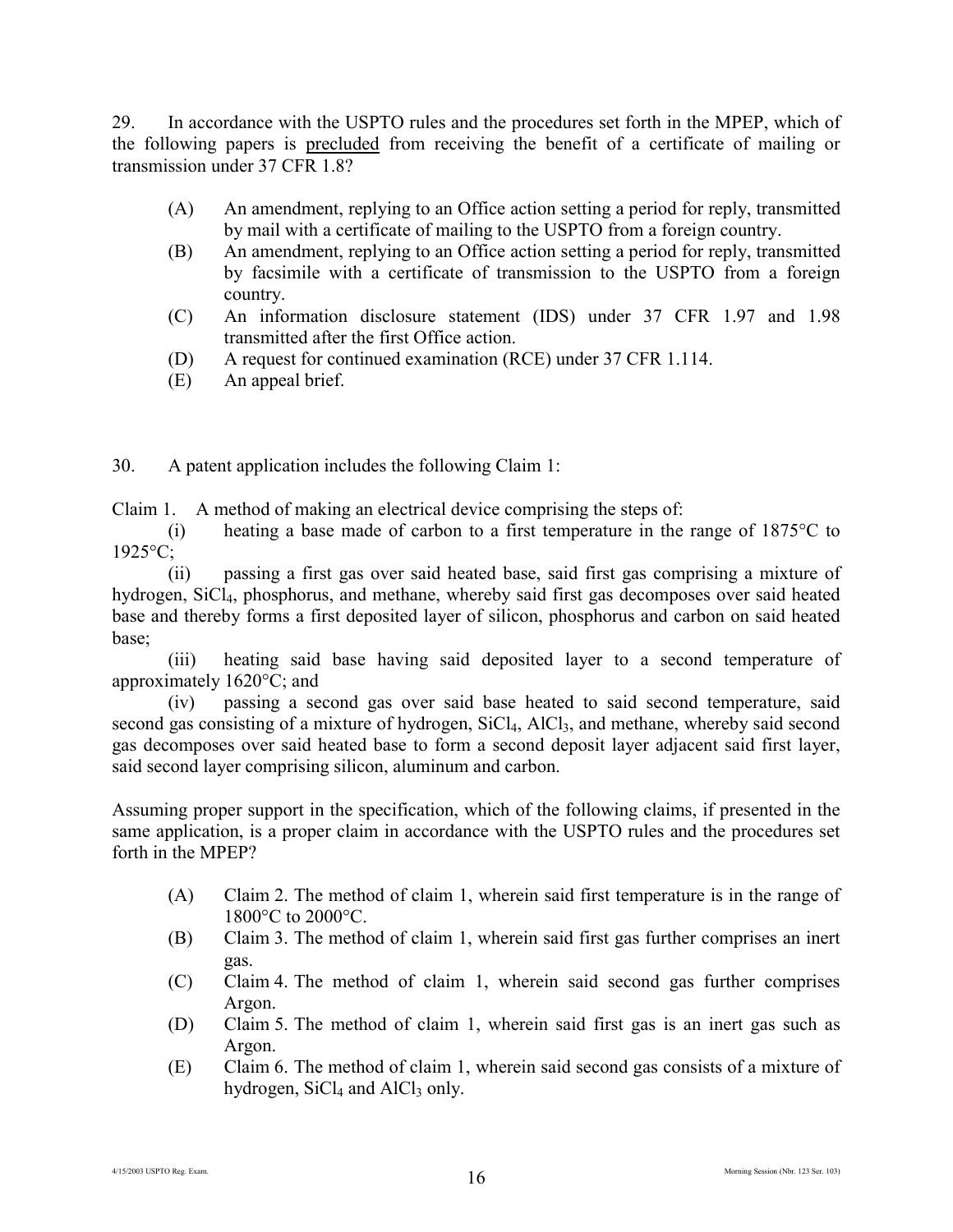31. In accordance with the USPTO rules and the procedures set forth in the MPEP, which of the following documents, if any, must also contain a separate verification statement?

- (A) Small entity statements.
- (B) A petition to make an application special.
- (C) A claim for foreign priority.
- (D) An English translation of a non-English language document.
- (E) None of the above.

32. Lucy, new associate of a registered practitioner, wants to know whether she must file an application data sheet with a provisional patent application of an applicant and what information she should include on the application data sheet. Lucy has previously submitted an application data sheet with a previously filed application for another applicant, but has discovered a discrepancy with the information contained in the declaration and application data sheet. Lucy wonders if she needs to correct the error if the correct information is contained in the declaration. She also asks how errors may be corrected. With respect to the filing of an application data sheet, which of the following is not in accord with the USPTO rules and the procedures set forth in the MPEP for applications filed on or after January 1, 2001?

- (A) An application data sheet is a sheet or sheets that may be voluntarily submitted in either provisional or nonprovisional applications, which contains bibliographic data, arranged in a format specified by the Office. If an application data sheet is provided, the application data sheet is part of the provisional or nonprovisional application for which it has been submitted.
- (B) Bibliographic data on an application data sheet includes: (1) applicant information, (2) correspondence information, (3) application information, (4) representative information, (5) domestic priority information, (6) foreign priority information, and (7) assignee information.
- (C) Once captured by the Office, bibliographic information derived from an application data sheet containing errors may not be corrected and recaptured by a request therefore accompanied by the submission of a supplemental application data sheet, an oath or declaration under 37 CFR 1.63 or 1.67; nor will a letter pursuant to 37 CFR 1.33(b) be acceptable.
- (D) In general, supplemental application data sheets may be subsequently supplied prior to payment of the issue fee either to correct or update information in a previously submitted application data sheet.
- (E) The Office will initially capture bibliographic information from the application data sheet notwithstanding whether an oath or declaration governs the information. Thus, the Office shall generally not look to an oath or declaration under 37 CFR 1.63 to see if the bibliographic information contained therein is consistent with the bibliographic information captured from an application data sheet (whether the oath or declaration is submitted prior to or subsequent to the application data sheet).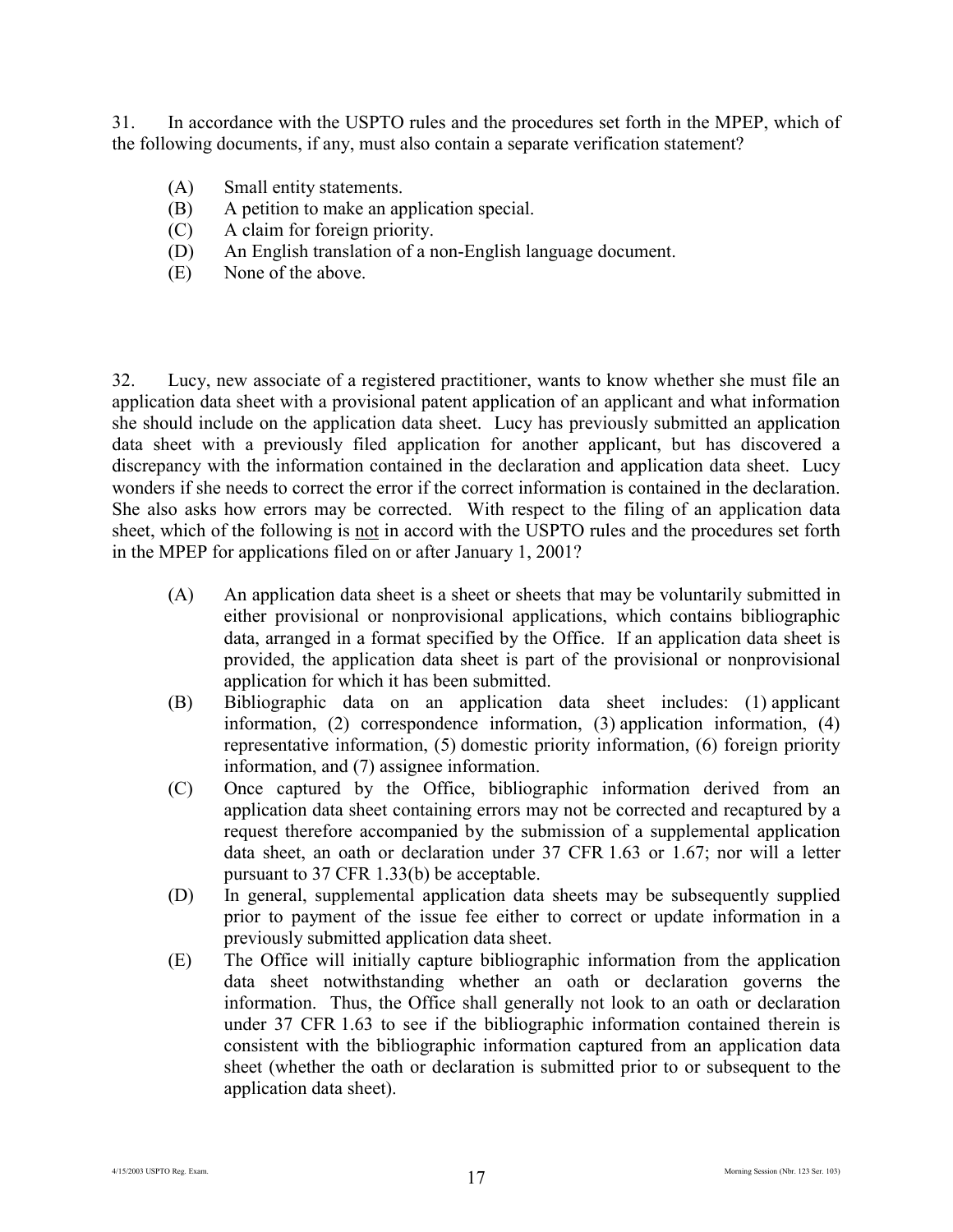33. A claim in a pending patent application for an electric toothbrush is rejected under 35 USC 102 as being anticipated by a U.S. Patent, which was issued to Lancer, the sole name inventor, for a similar electric toothbrush. The Lancer patent was issued one day before the filing date of the application in question. The claim in the pending application contains a limitation specifying the location of an on/off switch. In accordance with USPTO rules and procedures set forth in the MPEP, which of the following arguments, if true, would overcome the rejection?

- (A) The Lancer patent discloses and claims an electric toothbrush, but does not mention whether its toothbrush includes a power supply.
- (B) Evidence is submitted to show the electric toothbrush claimed in the application is commercially successful.
- (C) The Lancer patent teaches away from the bristles of the claimed toothbrush.
- (D) Lancer is one of the three named inventors of the claimed toothbrush in the pending application.
- (E) The on/off switch in the Lancer patent is on a different side of the body than that recited in the claim for the electric toothbrush in the patent application.
- 34. Inventor files an application containing the following original Claim 1:
	- 1. A widget comprising element A, and element B.

In a first Office action on the merits, a primary examiner rejects claim 1 under 35 USC 103 as being obvious over reference X. Reference X explicitly discloses a widget having element A, but it does not disclose element B. The examiner, however, takes official notice of the fact that element B is commonly associated with element A in the art and on that basis concludes that it would have been obvious to provide element B in the reference X widget. In reply to the Office action, the registered practitioner representing the applicant makes no amendments, but instead requests reconsideration of the rejection by demanding that examiner show proof that element B is commonly associated with element A in the art. Which of the following actions, if taken by the examiner in the next Office action would be in accord with the USPTO rules and the procedures set forth in the MPEP?

- I. Vacate the rejection and allow the claim.
- II. Cite a reference that teaches element B commonly associated with element A in the art and make the rejection final.
- III. Deny entry of applicant's request for reconsideration on the ground that it is not responsive to the rejection and allow applicant time to submit a responsive amendment.
	- (A) I and II only.
	- (B) II only.
	- (C) II and III only.
	- (D) I, II, and III.
	- (E) I and III only.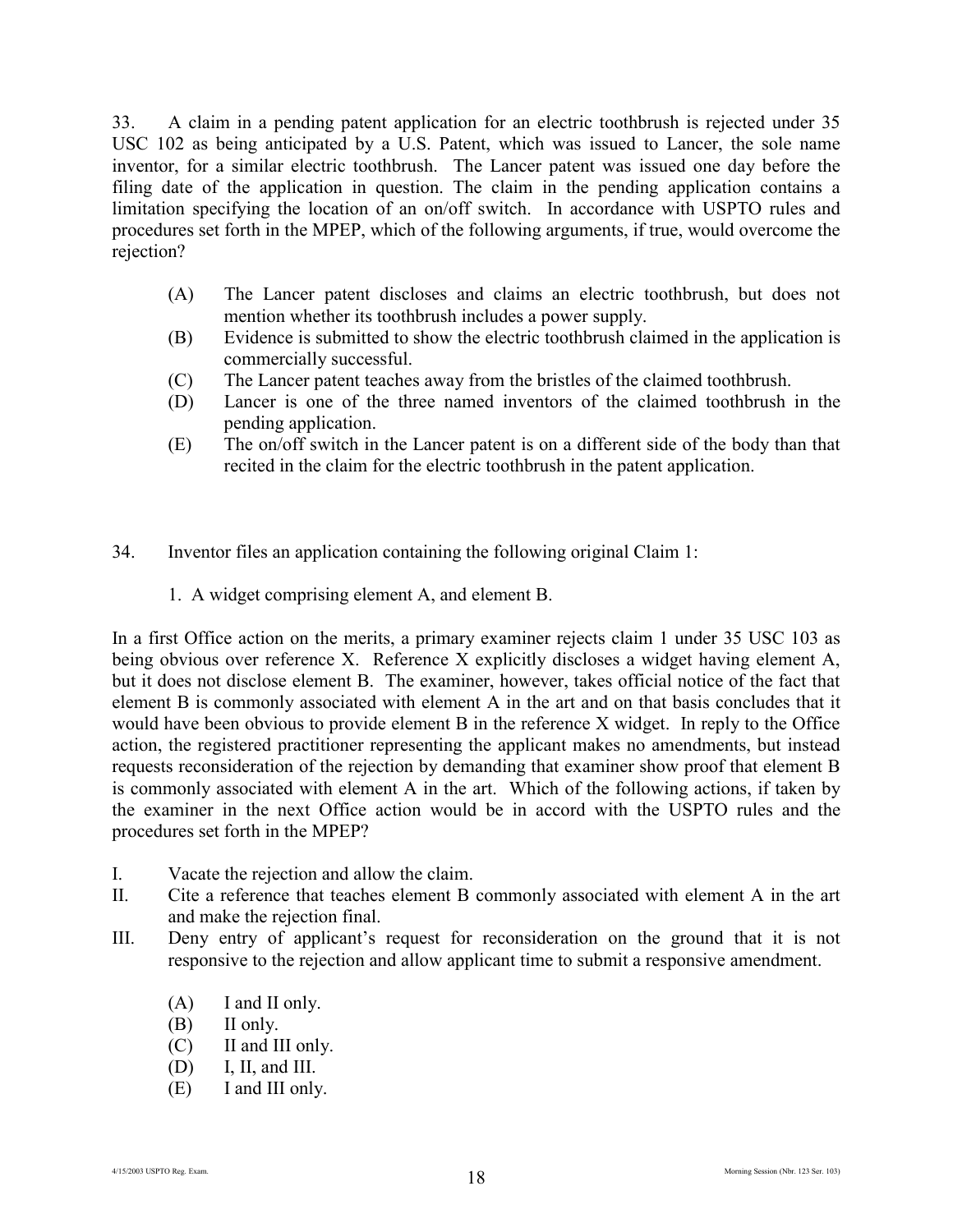35. Igor filed a design patent application in the USPTO on January 24, 2000, which issued as a design patent on January 23, 2001. Igor's design patent covered a design that became immediately popular, resulting in numerous inquiries for licenses from various manufacturers. Igor would like to financially exploit his patent by licensing for five years. However, Igor has decided to dedicate five years of his patent term to the public. Which of the following is in accord with the USPTO rules and the procedures set forth in the MPEP, while best allowing Igor to pursue his intentions?

- (A) Record in the USPTO an assignment of all right, title, and interest in the patent to the public, conditioned on the receipt by Igor of all royalties from licensing the patent after the first five years of the patent term.
- (B) File a disclaimer in the USPTO dedicating to the public the first five years of the patent term.
- (C) File a disclaimer in the USPTO dedicating to the public that portion of the term of the patent from January 24, 2015 to January 24, 2020.
- (D) File a disclaimer in the USPTO dedicating to the public half of all royalties received from licensing the patent for the terminal part of the term of the patent.
- (E) File a disclaimer in the USPTO dedicating to the public that portion of the term of the patent from January 24, 2010 to January 23, 2015.

36. Mike and Alice, who are not related, are shipwrecked on a heretofore uninhabited and undiscovered island in the middle of the Atlantic Ocean. In order to signal for help, Mike invents a signaling device using bamboo shoots. Alice witnesses but does not assist in any way in the development of the invention. The signaling device works and a helicopter comes and rescues Alice. However, Mike remains on the island due to overcrowding on the helicopter. Unfavorable weather conditions have prevented Mike's rescue to date. Alice comes to you, a registered patent practitioner, to file an application for a patent and offers to pay you in advance. Which of the following, in accordance with the USPTO rules and the procedures set forth in the MPEP, is true?

- (A) Since Mike invented the invention, Alice cannot properly file an application for a patent in her name even though Mike is unavailable.
- (B) Since Mike is unavailable, you may properly file an application for a patent without his consent. You can accept the money from Alice as payment for the application.
- (C) Since Mike is not available and cannot be reached, Alice may properly sign the declaration on his behalf since she has witnessed the invention and knows how to make and use it.
- (D) Alice should file an application in her name since she has witnessed the invention and knows how to make and use it. Subsequently, when Mike becomes available, the inventorship may be changed to the correct inventorship.
- (E) Even though Mike and Alice are not related, Alice may properly file an application on Mike's behalf.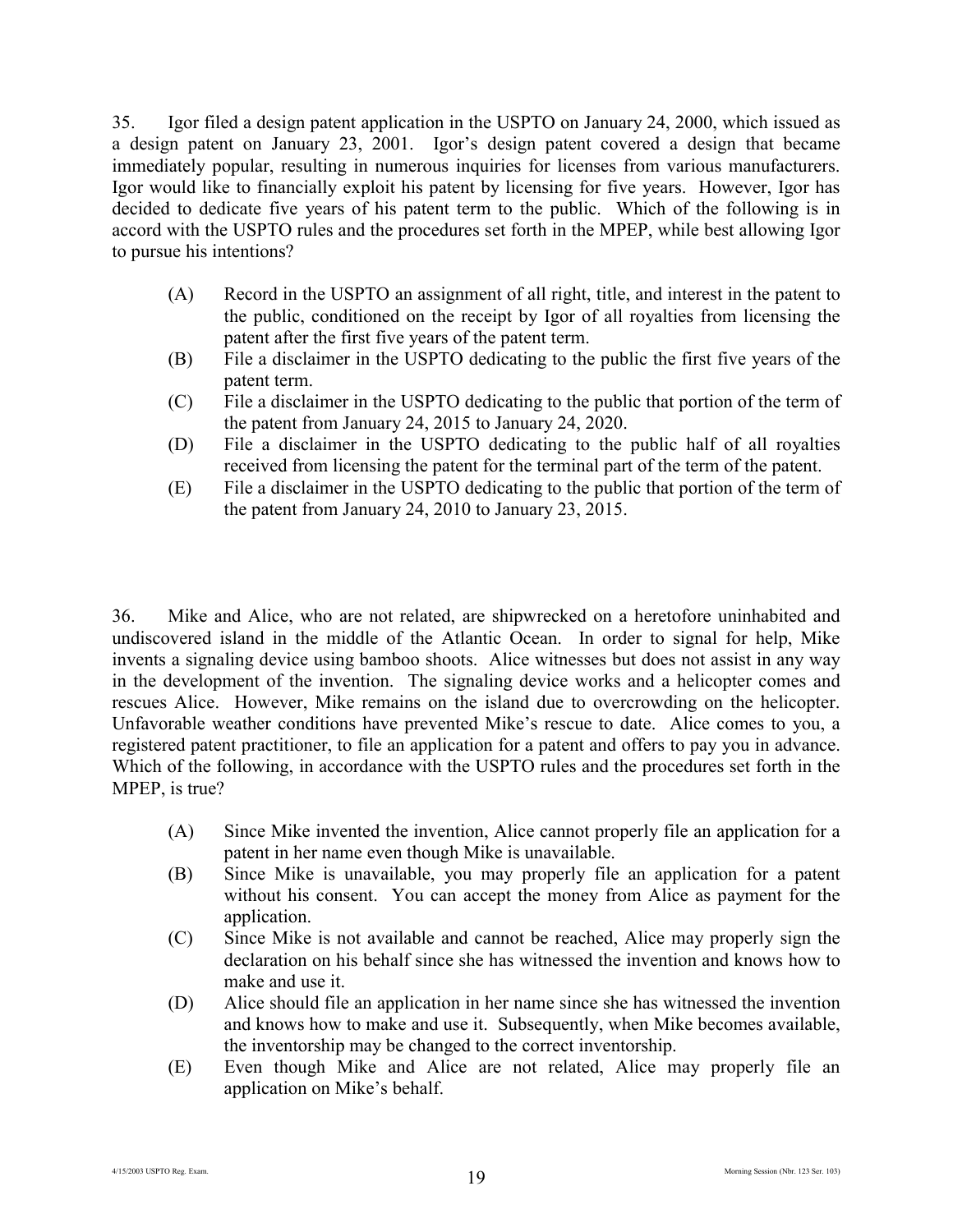37. Applicant properly appealed the primary examiner's final rejection of the claims to the Board of Patent Appeals and Interferences (Board). Claims 1 to 10 were pending in the application. The examiner did not reject the subject matter of claims 7 to 10, but objected to these claims as being dependent on a rejected base claim. Claim 1 was the sole independent claim and the remaining claims, 2 through 10, were either directly or indirectly dependent thereon. After a thorough review of Appellant's brief and the examiner's answer, the Board affirmed the rejection of claims 1 to 6. In accordance with the USPTO rules and the procedures set forth in the MPEP, which of the following is the appropriate action for the examiner to take upon return of the application to his jurisdiction when the time for appellant to take further action under 37 CFR 1.197 has expired?

- (A) Abandon the application since the Board affirmed the rejection of independent claim 1.
- (B) Convert the dependent claims 7 to 10 into independent form by examiner's amendment, cancel claims 1 to 6, and allow the application.
- (C) Mail an Office action to applicant setting a 1-month time limit in which the applicant may rewrite dependent claims 7 to 10 in independent form. If no timely reply is received, the examiner should amend the objected to claims, 7 to 10, and allow the application.
- (D) Mail an Office action to applicant with a new rejection of claims 7 to 10 based on the Board's decision.
- (E) No action should be taken by the examiner since the Board affirmed the rejection of independent claim 1, the application was abandoned on the date the Board decision was mailed.

38. In accordance with the USPTO rules and the procedures set forth in the MPEP, which of the following is true?

- (A) Once the issue fee has become due, provided an original application has not been pending more than three years, the applicant may request and the Office may grant a request for deferral of payment of the issue fee.
- (B) The time period set for the payment of the issue fee is statutory and cannot be extended. However, if payment is not timely made and the delay in making the payment is shown to be unavoidable, upon payment of a fee for delayed payment, it may be accepted as though no abandonment had occurred, but there will be a reduction on the patent term adjustment for the period of abandonment.
- (C) Upon written request, a person citing patents and printed publications to the Office that the person believes has a bearing on the patentability of a particular patent, may request that his or her name remain confidential.
- (D) To obtain benefit of priority based on an earlier filed U.S. patent application, an applicant in a later filed continuation application is not required to meet the conditions and requirements of 35 USC 120.
- $(E)$  Each of statements  $(B)$  and  $(C)$  is true.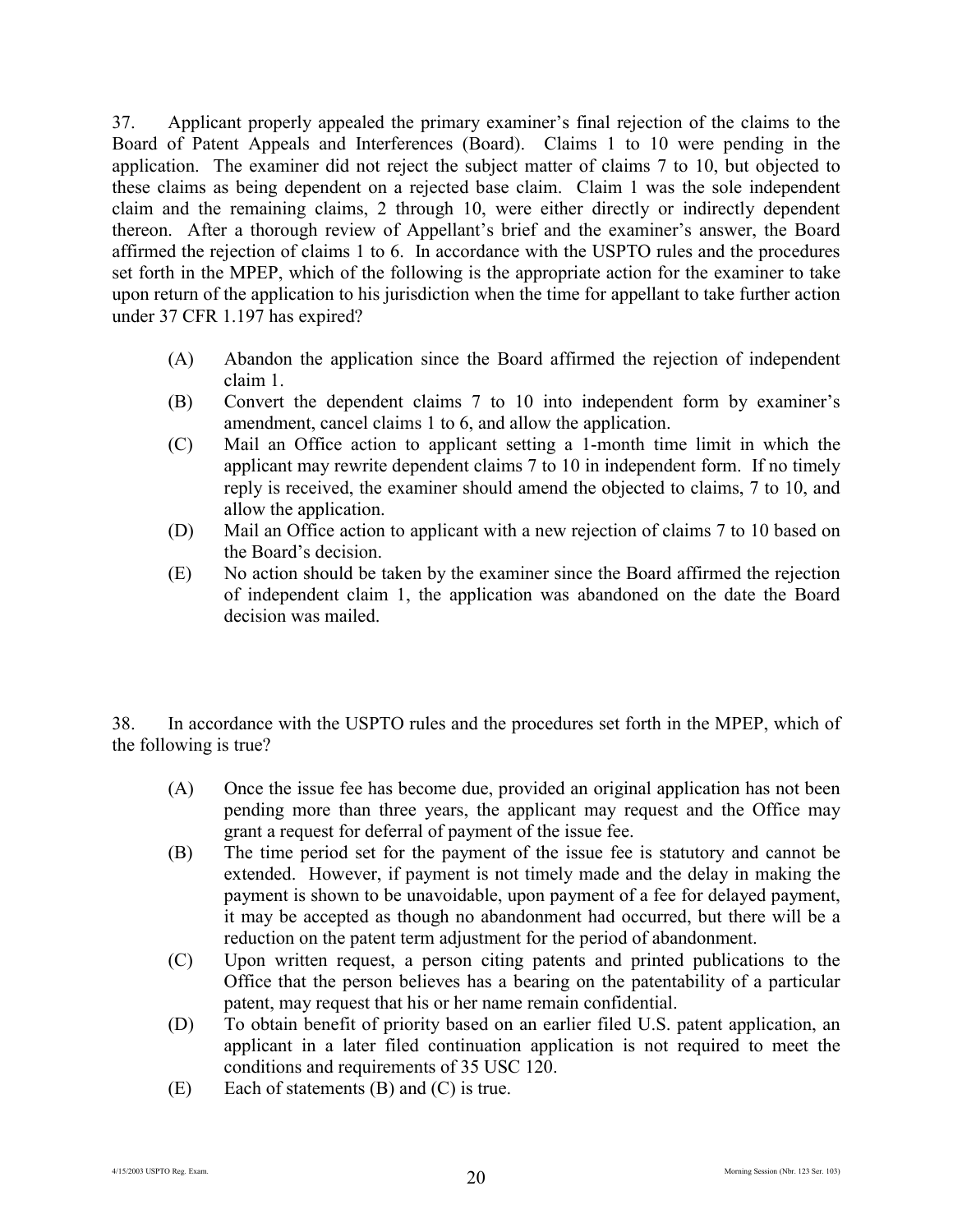39. Applicant received a Final Rejection with a mail date of Tuesday, February 29, 2000. The Final Rejection set a 3 month shortened statutory period for reply. Applicant files an Amendment and a Notice of Appeal on Monday, March 27, 2000. The examiner indicates in an Advisory Action that the Amendment will be entered for appeal purposes, and how the individual rejection(s) set forth in the final Office action will be used to reject any added or amended claim(s). The mail date of the examiner's Advisory Action is Wednesday, May 31, 2000. In accordance with the USPTO rules and the procedures set forth in the MPEP, which of the following dates is the last date for filing a Brief on Appeal without an extension of time?

- (A) Saturday, May 27, 2000.
- (B) Monday, May 29, 2000 (a Federal holiday, Memorial Day).
- (C) Tuesday, May 30, 2000.
- (D) Wednesday, May 31, 2000.
- (E) Tuesday, August 29, 2000.

40. In accordance with USPTO rules and the procedure set forth in the MPEP, which one of the following is not required for a provisional application filed in the USPTO?

- (A) A specification.
- (B) A drawing as prescribed by 35 USC 113.
- (C) An application fee.
- (D) A claim.
- (E) A cover sheet complying with the rule.

41. A claim in a pending patent application is rejected under 35 USC 103(a) as being obvious over Barry in view of Foreman. The Barry reference is a U.S. Patent that was issued on an application filed before the date of the application in question. In accordance with USPTO rules and procedures set forth in the MPEP, which of the following arguments, if true, would overcome the rejection?

- (A) The Foreman reference is nonanalogous art, but the reference may be reasonably pertinent to Barry's endeavor to solving the particular problem with which Barry was concerned.
- (B) The rejection does not address a claimed limitation, and neither of the references teaches the claimed limitation.
- (C) The Barry patent issued after the filing date of the pending patent application.
- (D) The original specification states that the results achieved by the claimed invention are unexpected. (The statement is unsubstantiated by evidence).
- (E) The Foreman patent issued 105 years before the filing date of the pending patent application.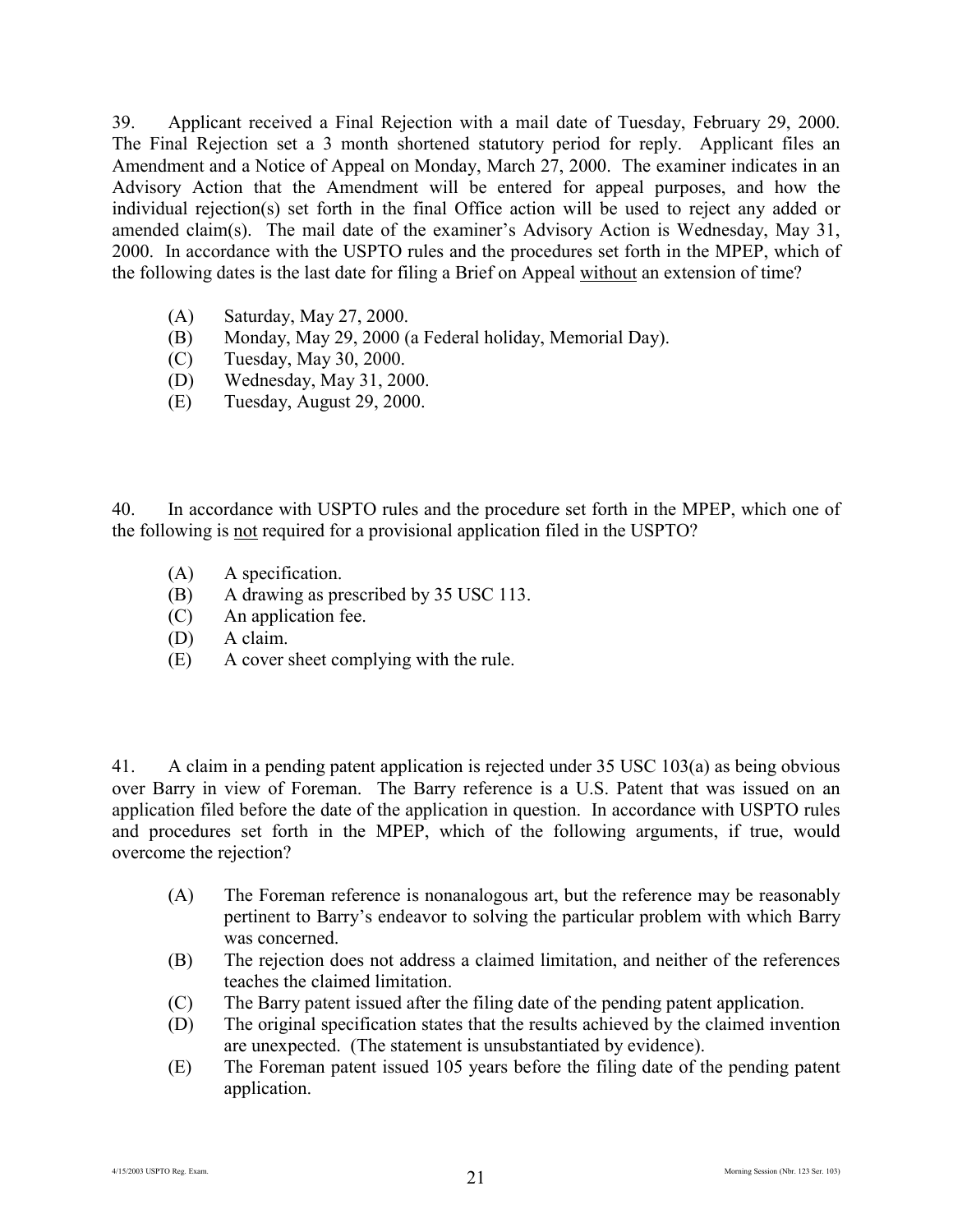42. Which of the following practices or procedures may be employed in accordance with the USPTO rules and the procedures set forth in the MPEP to overcome a rejection properly based on 35 USC 102(e)?

- (A) Persuasively arguing that the claims are patentably distinguishable from the prior art.
- (B) Filing an affidavit or declaration under 37 CFR 1.132 showing that the reference invention is not by "another."
- (C) Filing an affidavit or declaration under 37 CFR 1.131 showing prior invention, if the reference is not a U.S. patent that either claims the same invention or claims an obvious variation of the subject matter in the rejected claim(s).
- $(D)$   $(A)$  and  $(C)$ .
- $(E)$  (A),  $(B)$  and  $(C)$ .

43. Regarding a power of attorney or authorization of agent in a patent application, which of the following is in accordance with the USPTO rules and the procedure set forth in the MPEP?

- (A) All notices and official letters for the patent owner or owners in a reexamination proceeding will be directed to the attorney or agent of record in the patent file at the address listed on the register of patent attorneys and agents.
- (B) Powers of attorney to firms submitted in applications filed in the year 2000 are recognized by the USPTO.
- (C) The associate attorney may appoint another attorney.
- (D) The filing and recording of an assignment will operate as a revocation of a power or authorization previously given.
- (E) Revocation of the power of the principal attorney or agent does not revoke powers granted by him or her to other attorneys or agents.

44. A claim in an application recites "[a] composition containing: (a) 35-55% polypropylene; and (b) 45-65% polyethylene." The sole prior art reference describes, as the only relevant disclosure, a composition containing 34.9% polypropylene and 65.1% polyethylene. In accordance with USPTO rules and procedures set forth in the MPEP, the primary examiner should properly:

- (A) Indicate the claim allowable over the prior art because there is no teaching, motivation or suggestion to increase the amount of polypropylene from 34.9% to 35% and decrease the amount of polyethylene from 65.1% to 65%.
- (B) Reject the claim under 35 USC 102 as anticipated by the prior art reference.
- (C) Reject the claim under 35 USC 103 as obvious over the prior art reference.
- (D) Reject the claim alternatively under 35 USC 102 as anticipated by or under 35 USC 103 as obvious over the prior art reference.
- (E) None of the above.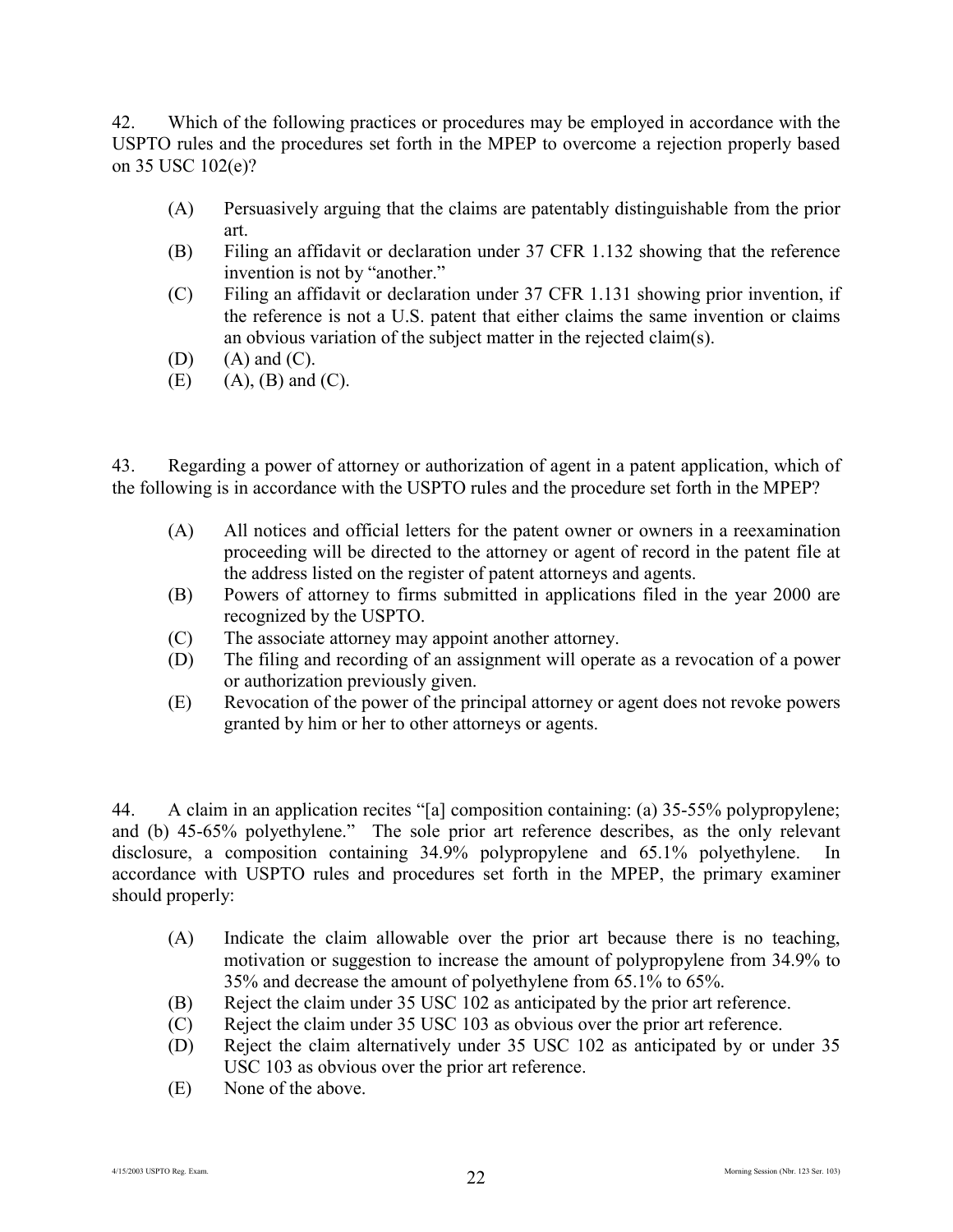45. An examiner's answer, mailed on January 2, 2003, contains a new ground of rejection in violation of 37 CFR 1.193(a)(2). If an amendment or new evidence is needed to overcome the new ground of rejection, what is the best course of action the appellant should take in accordance with the USPTO rules and the procedures set forth in the MPEP?

- (A) File a reply brief bringing the new ground of rejection to the attention of the Board of Patent Appeals and Interferences and pointing out that 37 CFR 1.193(a)(2) prohibits entry of the new ground of rejection.
- (B) File a timely petition pursuant to 37 CFR 1.181 seeking supervisory review of the examiner's entry of an impermissible new ground of rejection in the answer, after efforts to persuade the examiner to reopen prosecution or remove the new ground of rejection are unsuccessful.
- (C) File a reply brief arguing the merits of the new ground of rejection.
- (D) File an amendment or new evidence to overcome the new ground of rejection.
- (E) Ignore the new ground of rejection.

46. Practitioner Smith filed a utility patent application on January 5, 2001, with informal drawings. Upon review of the drawings, the USPTO concluded that the drawings were not in compliance with the 37 CFR 1.84(a)(1) and (k), and were not suitable for reproduction. In an Office communication, Smith was notified of the objection and given two months to correct the drawings so that the application can be forwarded to a Technology Center for examination. Which of the following complies with the USPTO rules and the procedures set forth in the MPEP for a complete *bona fide* attempt to advance the application to final action?

- (A) Smith timely files a response requesting that the objections to the drawings be held in abeyance until allowable subject matter is indicated.
- (B) Smith timely files a response requesting that the objections to the drawings be held in abeyance since the requirement increases up-front costs for the patent applicant, and the costs can be avoided if patentable subject matter is not found.
- (C) Smith timely files a response requesting that the objections to the drawings be held in abeyance until fourteen months from the earliest claimed priority date.
- (D) Smith timely files a response correcting the drawings to comply with 37 CFR  $1.84(a)(1)$  and  $(k)$ , and making them suitable for reproduction.
- (E) All of the above.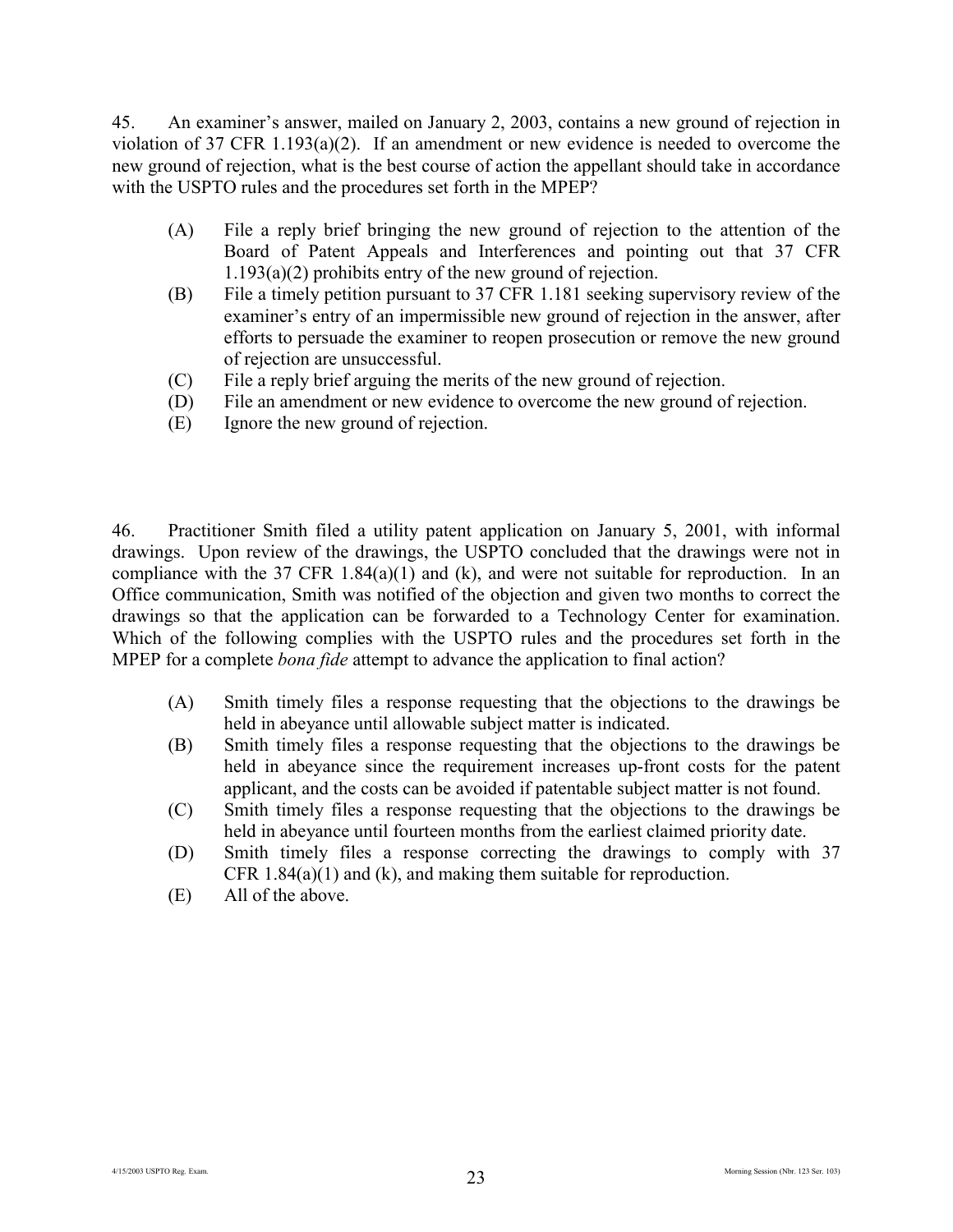47. In accordance with USPTO rules and the procedures set forth in the MPEP, claims in a patent application may not contain:

- (A) chemical formulas.
- (B) mathematical equations.
- (C) drawings or flow diagrams.
- (D) only one sentence.
- (E) tables not necessary to conform with 35 USC 112.

48. In accordance with the USPTO rules and the procedures set forth in the MPEP, which of the following does not constitute probative evidence of commercial success to support a contention of non-obviousness?

- (A) In a utility case, gross sales figures accompanied by evidence as to market share.
- (B) In a utility case, gross sales figures accompanied by evidence as to the time period during which the product was sold.
- (C) In a utility case, gross sales figures accompanied by evidence as to what sales would normally be expected in the market.
- (D) In a utility case, gross sales figures accompanied by evidence of brand name recognition.
- (E) In a design case, evidence of commercial success clearly attributable to the design, and not to improved performance of the device.

49. An examiner has advanced a reasonable basis for questioning the adequacy of the enabling disclosure in the specification of your client's patent application, and has properly rejected all the claims in the application. The claims in the application are drawn to a computer program system. In accordance with the USPTO rules and the procedures set forth in the MPEP, the rejection should be overcome by submitting

- (A) factual evidence directed to the amount of time and effort and level of knowledge required for the practice of the invention from the disclosure alone.
- (B) arguments by you (counsel) alone, inasmuch as they can take the place of evidence in the record.
- (C) an affidavit under 37 CFR 1.132 by an affiant, who is more than a routineer in the art, submitting few facts to support his conclusions on the ultimate legal question of sufficiency, *i.e.*, that the system "could be constructed."
- (D) opinion evidence directed to the ultimate legal issue of enablement.
- (E) patents to show the state of the art for purposes of enablement where these patents have an issue date later than the effective filing date of the application under consideration.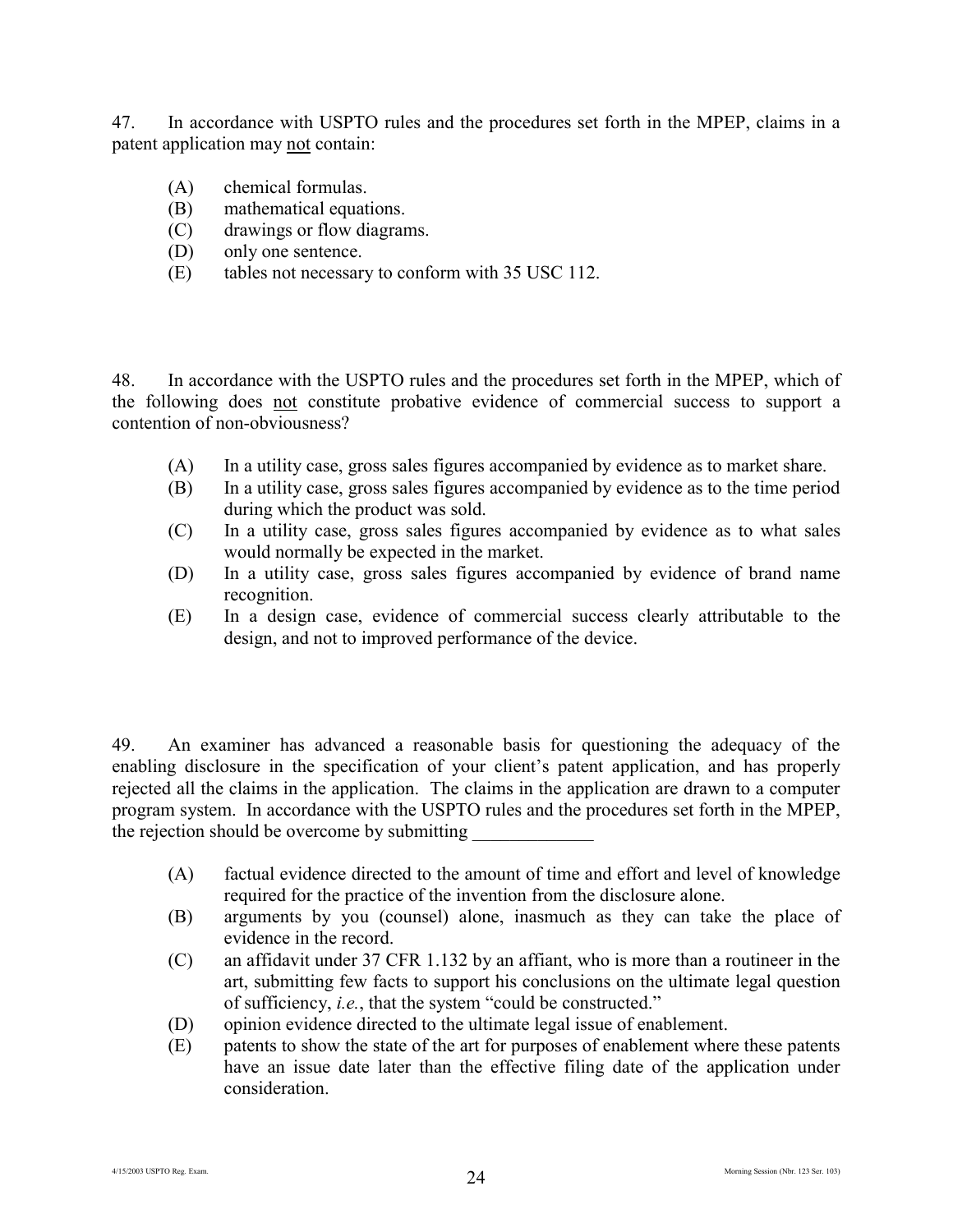50. Inventor files an application for a non-theoretical metal alloy. The application as originally filed contains the following Claim 1:

Claim 1. A metal alloy comprising at least 20% by volume of iron; at least 10% by volume of gallium, and at least 10% by volume of copper.

In accordance with the USPTO rules and the procedures set forth in the MPEP, which of the following claims would be properly held indefinite under 35 USC 112(2)?

- (A) Claim 2: The alloy of claim 1 containing 66% by volume of gallium and 14% by volume of copper.
- (B) Claim 2: The alloy of claim 1 containing at least 21% by volume of iron, 11% by volume of gallium, and 10.01% by volume of copper.
- (C) Claim 2: The alloy of claim 1 containing 20% by volume of iron, 10% by volume of gallium, and 10% by volume of copper.
- (D) Claim 2: The alloy of claim 1 containing 54% by volume of copper and 27% by volume of gallium.
- (E) Claim 2: The alloy of claim 1 containing at least 1% by volume of silver.